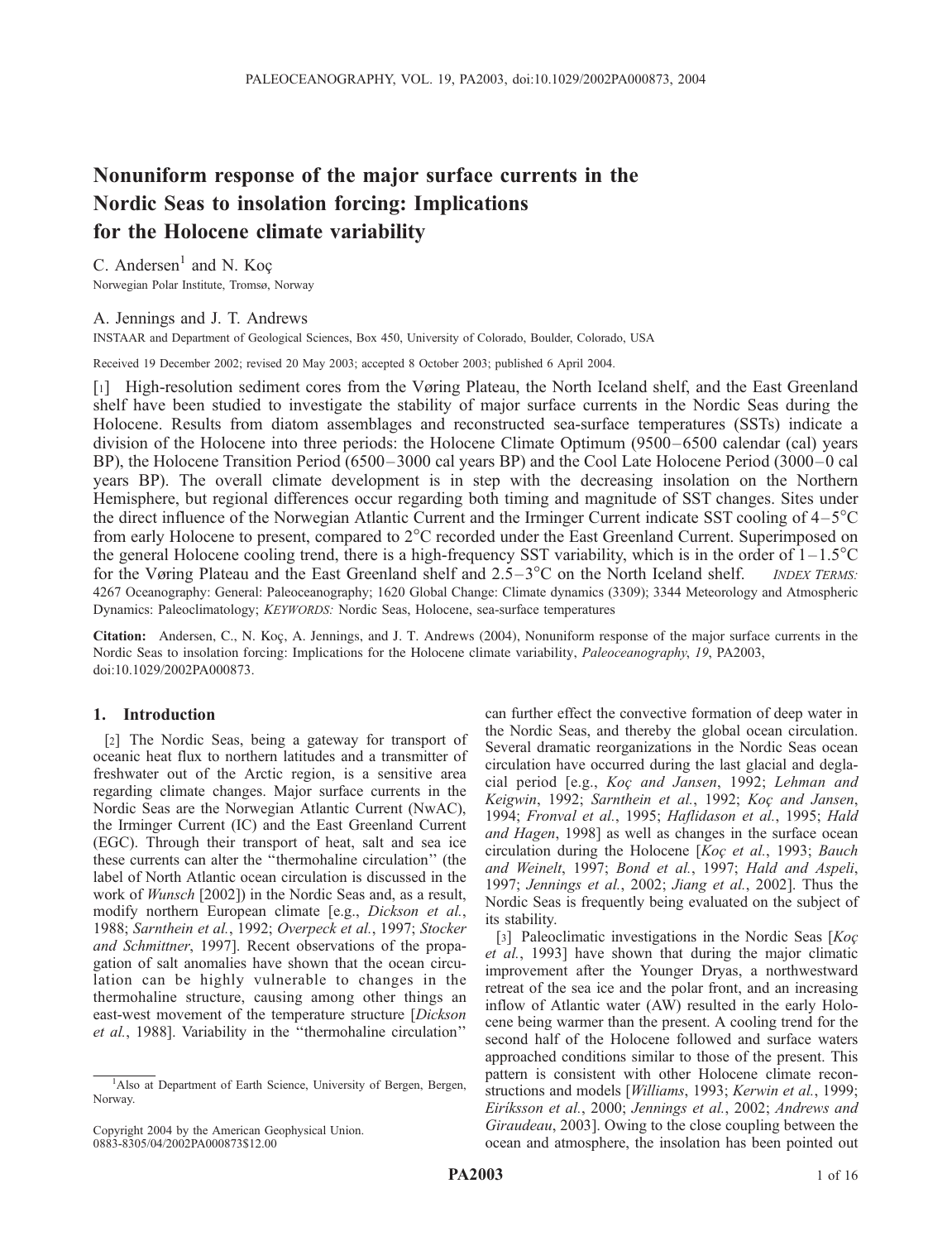

Figure 1. Location map that show the main surface circulation in the Nordic Seas and the core locations. NwAC, Norwegian Atlantic Current; IC, Irminger Current; EGC, East Greenland Current; EIC, East Icelandic Current.

as an external trigger to oceanic variability [Imbrie et al., 1989; Mayewski et al., 1997].

[4] In this study we investigate the Holocene record of sediment cores from the high accumulation areas of the Vøring Plateau, North Iceland shelf and East Greenland shelf. These are key localities to study the centennial-scale variability of the NwAC, the IC and the EGC through time. We have reconstructed past sea-surface temperatures (SSTs) based on fossil diatom assemblages from five deep-sea cores underlying these major currents. By choosing areas with high sedimentation rates, as well as methods that are able to resolve rapid and relatively low amplitude variability, we aim to generate SST time series of century-scale resolution for the Holocene. Furthermore, we wish to focus on the effects of changing insolation on the stability of the different surface currents.

#### 2. Physical Settings

[5] The main elements driving the surface water conditions in the Nordic Seas are the inflow of warm AW and the outflow of cold polar water (PW) (Figure 1). Inflowing warm water in the east contributes warmth and moisture to western Europe, while the outflowing cold waters in the west control East Greenland temperatures and sea-ice extent along the East Greenland margin [Hopkins, 1991].

[6] The major branch of the AW entering the Nordic Seas is the NwAC, which is the northern branch of the North Atlantic Drift. Flowing through the Faeroe-Shetland Channel, the NwAC carries warm, saline water along the continental slope off the Norwegian coast. The NwAC has summer temperatures between  $6-10^{\circ}$ C, and a salinity content of at least 35% [Johannessen, 1986]. A less pronounced inflow of warm AW into the Nordic Seas is the IC. The IC separates into two branches west of Iceland, where most of it turns southwest. A smaller branch continues northward and flows around Iceland through eastern Denmark Strait [Stefánsson, 1962]. Hydrographical characteristics of this current are to a large degree similar to those of the NwAC.

[7] The EGC carries PW and sea ice southward from the Arctic, along the eastern continental margin of Greenland and out through western Denmark Strait. Generally, PW has salinities of less than 34.5% and temperatures generally below  $0^{\circ}$ C [*Hopkins*, 1991]. However, the PW layer is thin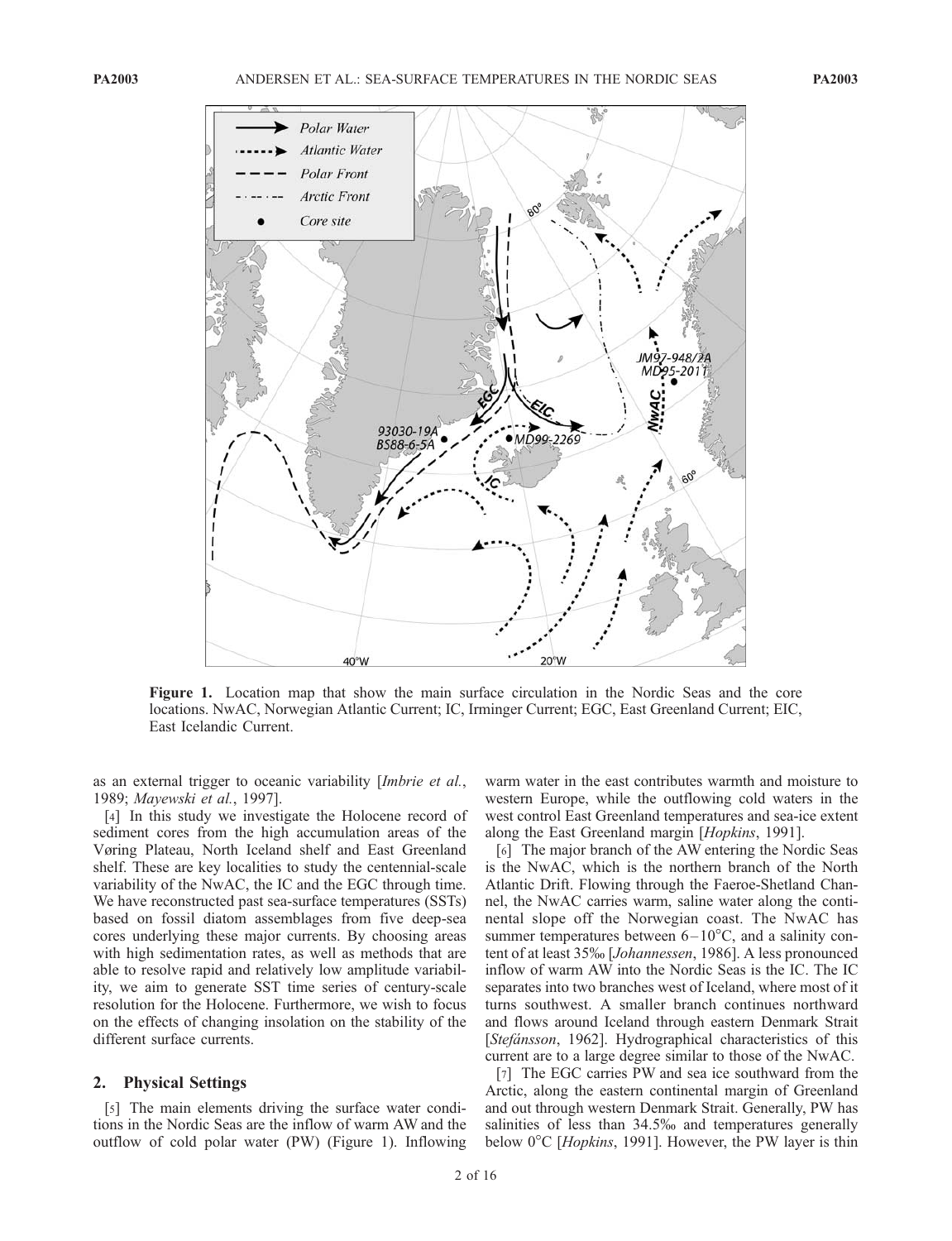Table 1. Core Locations, Water Depths, Core Types and Lengths<sup>a</sup>

|             | Position            |                             | Water  |           | Core    |
|-------------|---------------------|-----------------------------|--------|-----------|---------|
|             |                     |                             | Depth, | Core      | Length, |
| Core        | Latitude            | Longitude                   | m      | Type      | cm      |
| HU93030-19A | $67^{\circ}08.73$ N | $30^{\circ}49.34$ W         | 713    | <b>BC</b> | 60      |
| BS88-06-5A  | $67^{\circ}07.54$ N | $30^{\circ}54.26$ W         | 707    | GC        | 75      |
| MD99-2269   | 66°37.53 N          | $20^{\circ}51.16$ W         | 365    | CC        | 2544    |
| JM97-948/2A | $66^{\circ}58.18$ N | $07^{\circ}38.36 \text{ E}$ | 1020   | <b>BC</b> | 31      |
| MD95-2011   | $66^{\circ}58.18$ N | $07^{\circ}38.36 \text{ E}$ | 1048   | CC        | 1749    |

a Abbreviations are as follows: BC, box core; GC, gravity core; CC, calypso core.

and quite strongly stratified, and during summer surface temperatures of  $3-5^{\circ}$ C can be reached [Swift, 1986]. A branch of the EGC forms the East Iceland Current (EIC), which transports polar water eastward into the Iceland Sea when it flows southeast along the continental slope northeast of Iceland [Swift, 1986]. Besides having the EGC as a main source, the EIC also partly derives from the counterclockwise gyre in the Iceland Sea. Being a variable surface current, fluctuating with seasons, its water masses sometimes reach the North Iceland shelf [Stefánsson, 1962; Eiríksson et al., 2000].

## 3. Material and Methods

[8] Sediment cores were collected from the Vøring Plateau, the North Iceland shelf and the East Greenland shelf (Figure 1). From the investigated sites, a total of 5 cores have been raised (Table 1). The boxcore (JM97-948/2A) from the inner Vøring Plateau was cored during a cruise with the Norwegian research vessel *Jan Mayen*. The giant calypso core (MD95-2011) was recovered during the IMAGES MD 101 cruise and compiled with the boxcore to make a composite record (CR) (hereafter referred to as CR 948/2011) for the last 10,000 years. The boxcore was continuously subsampled and investigated in 2.5 cm intervals and sediment samples were taken from the piston core at 5 cm intervals. Different statistical methods (Modern Analog Technique (MAT), Weighted Averaging Partial Least Squares (WA-PLS), and the Imbrie-Kipp Method (IKM)) have been performed and presented for the Vøring Plateau site for the interval representing  $2000 - 12{,}000$ calendar years before present (cal years BP) in the work of Birks and  $Ko\varsigma$  [2002]. WA-PLS and the IKM produced very similar SST reconstructions, whereas the MAT failed to reconstruct the low amplitude variability. The IKM is being used in this paper.

[9] During the international IMAGES V Cruise in 1999, the giant calypso core MD99-2269 was collected [Andrews et al., 2003]. The core site is the Húnaflói Trough off the North Iceland shelf. Analyses were performed every 10 cm down to 475 cm, and at intervals of about 20 to 30 cm between 475 –2530 cm.

[10] One box core (HU93030-19A) collected on the Canadian CSS Hudson, and one gravity core (BS88-06- 5A) taken with the Icelandic research vessel Bjarni Saemundsson, was investigated from the Kangerdlugssuaq Trough on the East Greenland shelf. Qualitative diatom analyses have previously been performed on the BS88-065A [Williams, 1993; Williams et al., 1995] at 5 cm resolution. We expanded this record for quantitative analyses with an adjacent boxcore in order to cover the most recent centuries and resampled it at a higher resolution. Boxcore HU93030-19A was investigated every cm from 0– 10 cm and every other cm between  $10-60$  cm. The gravity core was resampled every  $0.5$  cm from  $0-30$  cm and every cm from  $30-75$  cm. The two cores were compiled to a continuous record, hereafter referred to as CR 19/5.

[11] We have used transfer functions based on diatom assemblages to reconstruct SSTs throughout the Holocene. Marine planktonic diatoms are single-celled siliceous phytoplankton, which are dependent on light for photosynthesis. Therefore they live in the uppermost surface water masses  $(0-50 \text{ m})$ . Diatoms have been proven to be an excellent paleoclimatic tool in the Nordic Seas for several reasons [Koç and Schrader, 1990; Koç and Jansen, 1992; Koc et al., 1993]. The production and diversity of diatoms are high in Arctic and sub-Arctic regions, and especially in the vicinity of the sea ice margin [Smith et al., 1987]. They show good analogue relations to modern oceanic conditions and are linearly related to sea-surface temperature  $[Ko\varphi]$  and Schrader, 1990; Williams, 1993]. High diversity of diatoms in polar and Arctic environments, make them one of the foremost tools available for paleoclimatic reconstructions of the sea ice margin, oceanic fronts, distribution of water masses and quantitative estimates of past SSTs in the Nordic Seas [Koç and Schrader, 1990].

[12] Before the diatom samples were analyzed, sediments were treated with acid, washed, and separated of clay by differential settling technique. For a detailed description of the method see  $Kog$  et al. [1993]. Quantitative diatom slides of cleaned samples were prepared as described by  $K$ oc and Schrader [1990]. Identification and counting of the diatom species were performed on a Leitz Orthoplan microscope with 100/1.32 magnification. Counting procedures described in the book by Schrader and Gersonde [1978] were followed. We have used the statistical procedure of IKM, which is a widely used and successful tool [e.g., Koç et al., 1993] for estimation of past SSTs [Imbrie and Kipp, 1971]. The method employs a Q-mode factor analysis, which describes the microfossil assemblage by a linear combination of several factors. The mapping of the modern distribution of diatoms in the North Atlantic and the Nordic Seas is expanded from the original work of *Koc and Schrader* [1990] to factor analysis of 52 species from 139 surface samples.

[13] Eight different factors defined by specific diatom assemblages were established and named according to their relation to modern surface hydrography (Figures  $2a-2h$ ). These factors are: the Arctic Greenland Assemblage (factor 1), which mirror Arctic water masses and has its highest factor loadings in the Greenland Sea (Figure 2a); the North Atlantic Assemblage (factor 2), which reflects the influence of the warm North Atlantic water masses (Figure 2b); the sub-Arctic Assemblage (factor 3), which has its highest loadings in areas of mixture between Arctic waters and Atlantic waters, both northeast and southwest of Iceland (Figure 2c). The factor can be used as an indicator of warm waters from a returning loop of the IC; the Norwegian Atlantic Current Assemblage (factor 4) that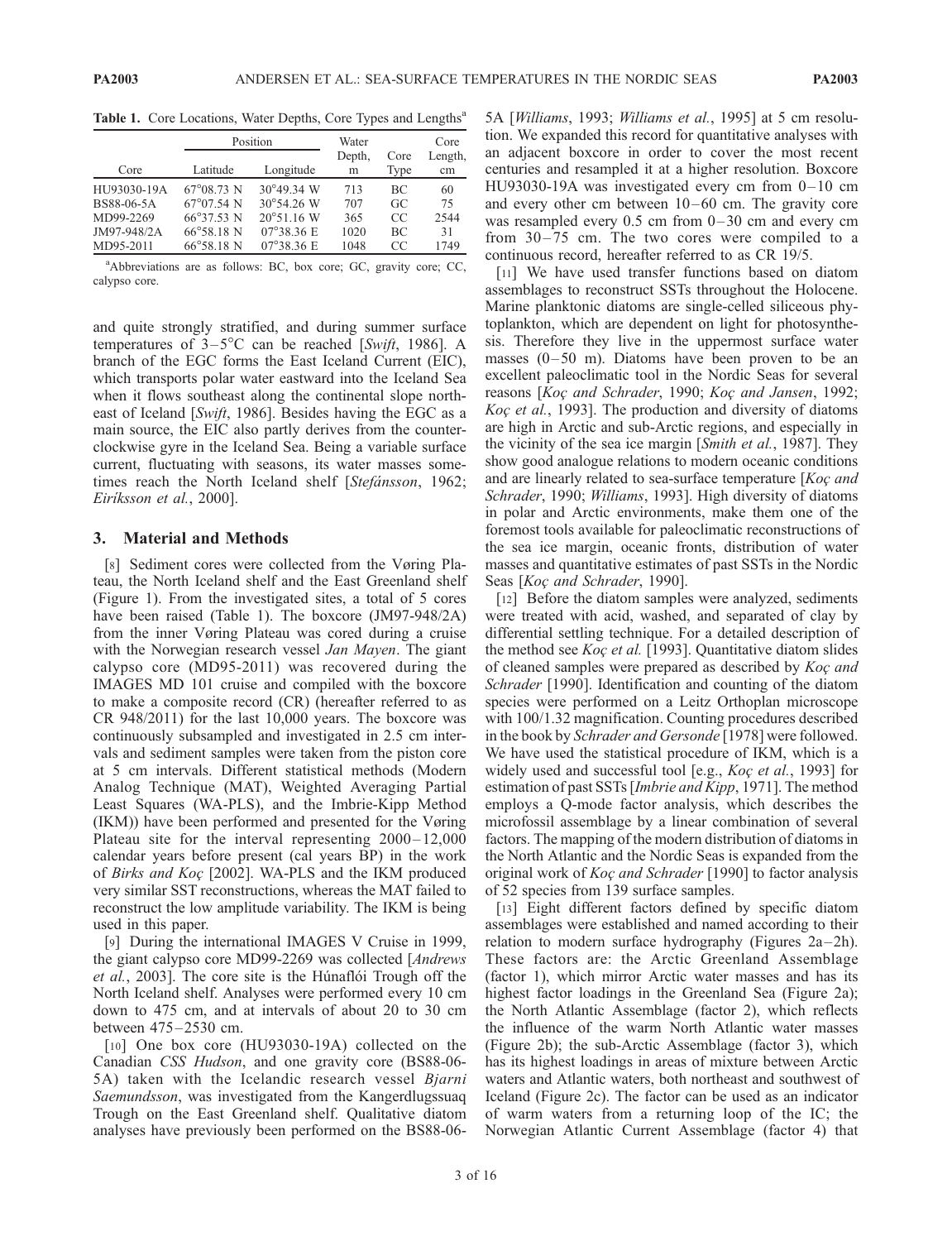

Figure 2. The modern geographic distribution and maximum factor loadings (\*100) of (a) the Arctic Greenland Assemblage (factor 1), (b) the North Atlantic Assemblage (factor 2), (c) the sub-Arctic Assemblage (factor 3), (d) the Norwegian Atlantic Current Assemblage (factor 4), (e) the Sea Ice Assemblage (factor 5), (f) the Arctic Assemblage (factor 6), (g) the east and west Greenland Current Assemblage (factor 7), and (h) the Mixed Water Masses Assemblage (factor 8).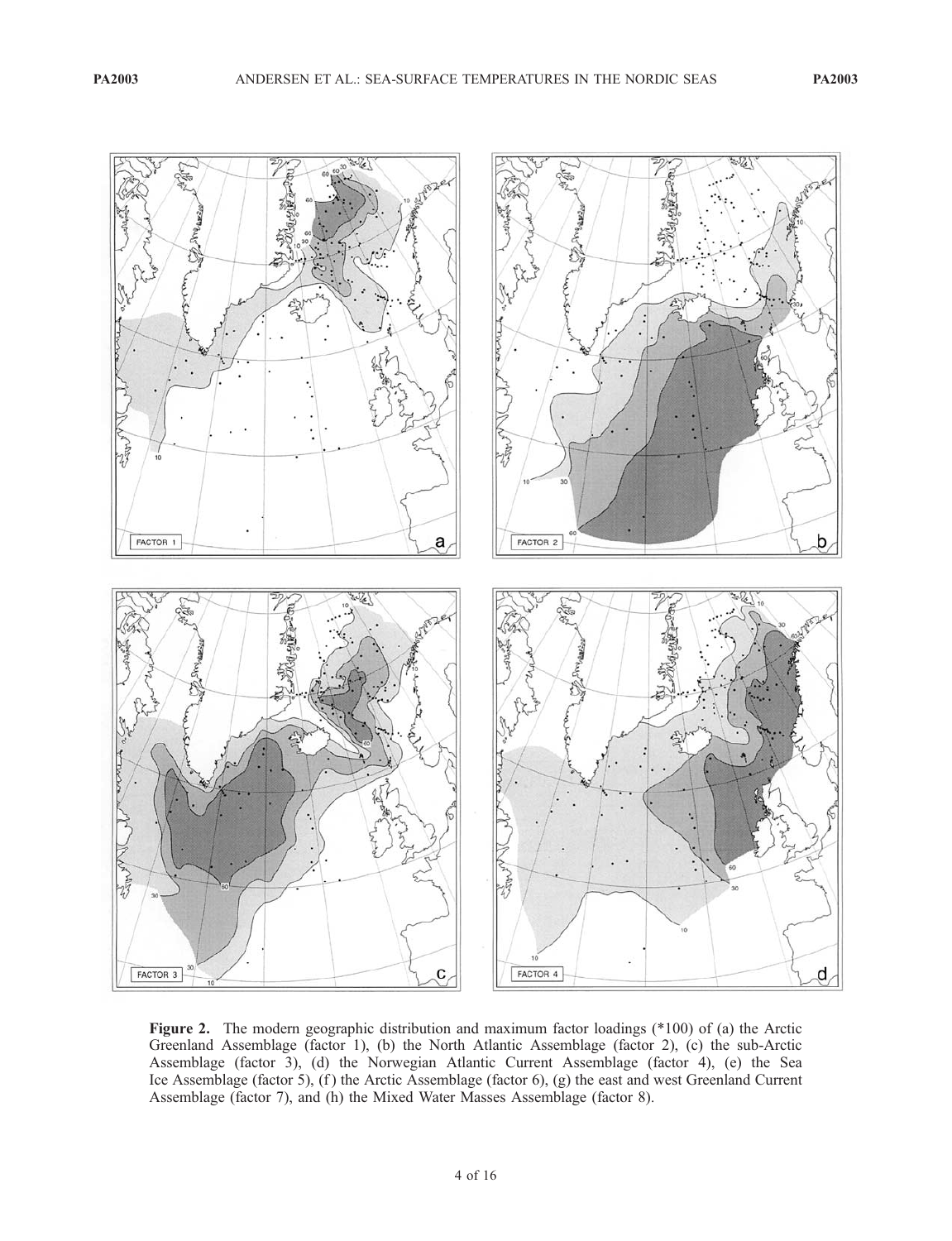

Figure 2. (continued)

can be used as an indicator of the NwAC (Figure 2d); the Sea Ice Assemblage (factor 5), which corresponds to the spring sea ice limit (Figure 2e); the Arctic Assemblage (factor 6), which has its highest loadings in waters between the polar and the Atlantic waters north of Iceland, and in an intermediate area between PW and AW southwest of Iceland (Figure 2f); the East and West Greenland Current Assemblage (factor 7), which has its highest factor loadings under the EGC and the West Greenland Current, continuing into the Labrador Sea. A small plume of this assemblage is also seen in close vicinity to the Arctic front, west of the NwAC (Figure 2g); and finally the Mixed Water Masses Assemblage (factor 8) that has the highest loadings in a conjunction area between the Labrador Sea and the North Atlantic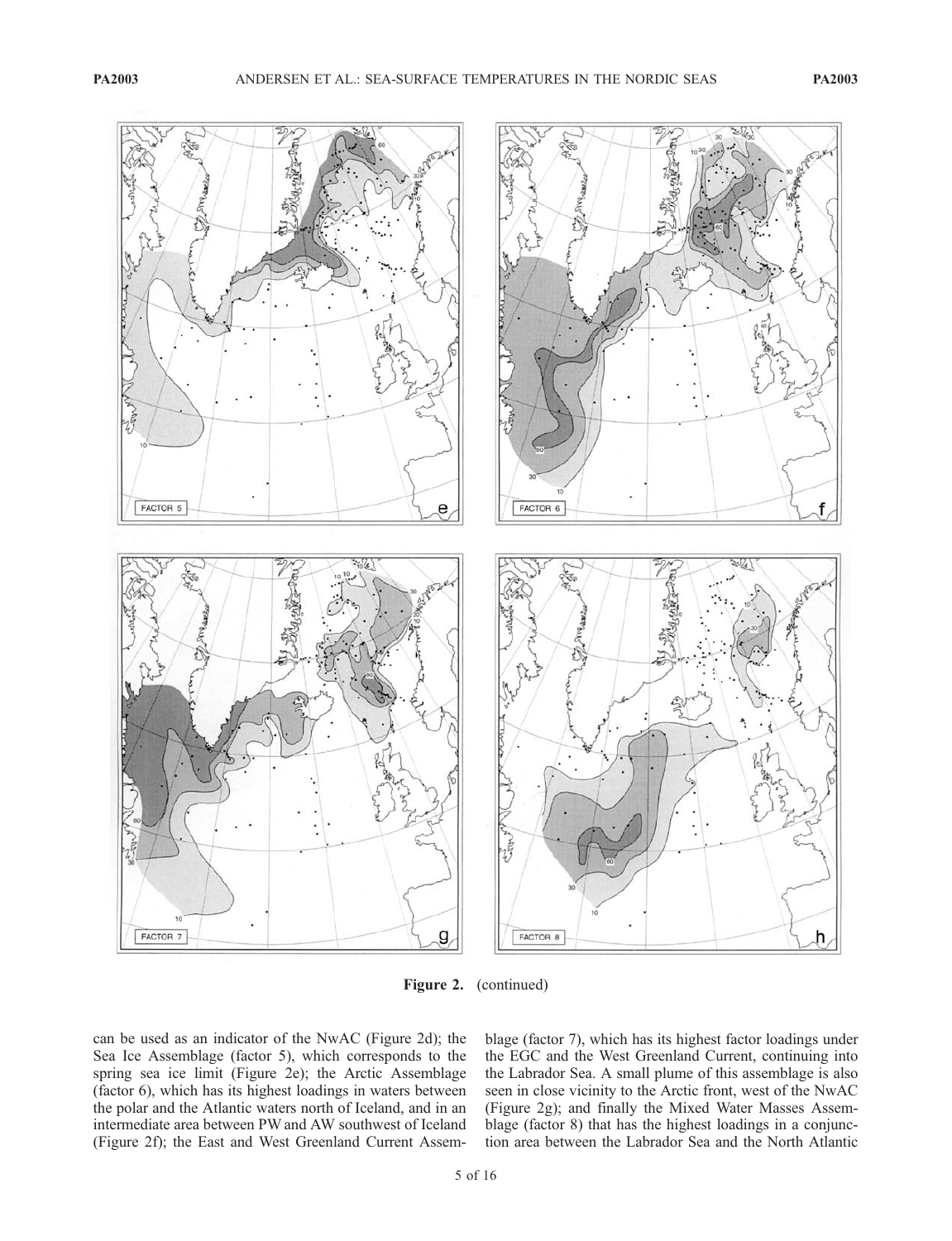(Figure 2h). Because of their close affinity to modern hydrographic regimes these factors enable us to reconstruct details of surface current variability.

[14] The downcore diatom abundances are transformed to factors by multiplying the species abundance matrix by the core-top matrix. These downcore factors are then used in the temperature equations to calculate paleotemperatures. In our case, the IKM is based on eight components and has a root mean square error of  $1.25^{\circ}$ C, a coefficient of determination between observed and inferred SST of 0.89, and a maximum bias of  $0.92^{\circ}$ C.

## 4. Chronology

[15] Accelerator mass spectrometry (AMS) dating and lead 210  $(^{210}Pb)$  measurements were used to establish age models for the cores. The AMS datings were performed on foraminifera and molluscs (see Table 2 for details) and calibrated to calendar years (Table 2) using the calibration program Calib 4.3 [Stuiver and Braziunas, 1993; Stuiver et al., 1998a, 1998b]. Conventional radiocarbon ages of marine reservoirs are generally too old and an age adjustment is needed. A reservoir age correction of 400 years is included in Calib 4.3. However, the reservoir effect is not constant due to ocean circulation. This regional effect is called the delta R  $(\Delta R)$  [Stuiver and Braziunas, 1993]. Owing to considerable distance to sites where this additional reservoir effect has been calculated,  $\Delta R$  is set to zero for the Vøring Plateau and North Iceland shelf sites. As for the East Greenland shelf location, a 550 year reservoir age has been measured [*Hjort*, 1973]. Therefore a mean  $\Delta R$  of 140  $\pm$ 45 years is added to AMS dates from this site [Stuiver and Braziunas, 1993].

[16] The establishment of age-depth models for the studied cores were done by linear interpolation between dated levels (Table 2). The age model of the Vøring Plateau boxcore is based on <sup>210</sup>Pb and AMS dates. <sup>210</sup>Pb measurements down to 10.25 cm were included in order to obtain the best linear fit to the two AMS dates from the lower half of the core. The Vedde Ash layer and 10 AMS dates in the giant calypso core, give a good age control for the composite Vøring Plateau record CR 948/2011. MD99-2269 from the North Iceland shelf is a 25 m long sediment core consisting of 20 m of Holocene. The age control of the core is based on nine AMS-dates and the Saksunarvatn tephra layer (Table 2). The age control for the East Greenland shelf composite record, CR 19/5 is based on calculations of sedimentation rates estimated from <sup>210</sup>Pb measurements [Smith et al., 2002] and linear interpolation between AMS dates. Owing to insufficient amount of carbonate in the sediment samples, the East Greenland shelf boxcore chronology is solely based on calculations of sedimentation rates from <sup>210</sup>Pb analysis [Smith et al., 2002]. The piston core is dated with 4 AMS dates (Table 2). The compiled East Greenland shelf record spans the last 9300 calendar years.

# 5. Results

[17] The results of the factor analysis and the estimated SSTs are shown in Figures 3 and 4. Results from the factor analysis show high communalities (generally between 0.70 and 0.90) and thereby give confidence to the estimated SSTs. The dots in Figure 4 indicate the modern surface temperatures over the sites, and show that predicted modern SSTs and observed modern SSTs have minor divergencies. Since the surface changes and variabilities are registered in the diatom assemblages, i.e., the factors, caution should only be pointed toward the absolute values of the estimated temperatures.

[18] Warm AW and the NwAC characterize modern surface conditions over the Vøring Plateau [e.g., *Hopkins*, 1991] and the past variability of warm water influx and surface water warming is reflected in the reconstructed surface temperatures. The two diatom assemblages that represent AW masses and dominate the Vøring Plateau site at different times during the Holocene are the North Atlantic Assemblage (factor 2) and the Norwegian Atlantic Current Assemblage (factor 4) (Figures 2b, 2d, and 3a).

[19] Both warm and cold surface currents influence the two western sites. The warm IC dominates the North Iceland shelf site, but a cold tongue from the EIC occasionally extends over the shelf [*Malmberg*, 1985]. The parallel flow of the IC and the EIC cause lateral and vertical mixing of the two water masses [Eiriksson et al., 2000]. The North Atlantic Assemblage (factor 2) reflect the amount of AW reaching the North Iceland shelf and the strength of the IC flowing around Iceland, while cold water from the EIC is reflected by the Arctic Assemblage (factor 6) (Figures 2b, 2f, and 3b). The North Iceland shelf is also overflown by sea ice at times of strong PW influence [*Malmberg*, 1985], and the factor representing the presence of sea ice is the Sea Ice Assemblage (factor 5) (Figures 2e and 3b).

[20] The East Greenland shelf is dominated by sea ice and the cold EGC [Sigtryggsson, 1972; Johannessen, 1986], which is reflected by the Sea Ice Assemblage (factor 5) and the Arctic Assemblage (factor 6) respectively (Figures 2e, 2f and 3c). However, the area can also be influenced by a returning loop of the warm IC flowing along the East Greenland shelf slope [Malmberg, 1985; Williams, 1993]. The front between the EGC and the IC is called the East Greenland Front [Johannessen, 1986] and during periods of diminishing outflow from the Arctic this front may migrate shoreward causing the IC to flow closer to the shelf [*Williams*, 1993]. Such a scenario would be reflected by the presence of the sub-Arctic Assemblage (factor 3) (Figures 2c and 3c).

[21] The most evident feature in the reconstructed SST time series is that the overall trend is similar in all three sites (Figures 4b –4d). The early Holocene stands out with SSTs warmer than the estimated modern temperatures (hereafter referred to as present), as the warm diatom assemblages were dominant (Figures  $3a-3c$ ). This Holocene warm period is followed by a continuous cooling trend where the warm diatom assemblages gradually became less influential. On the basis of the characteristic features of this climatic development, we have subdivided the Holocene into three major time periods. These are: the Holocene Climate Optimum (9500–6500 cal years BP), the Holocene Transition Period (6500–3000 cal years BP) and the Cool Late Holocene Period (3000 cal years BP to present). The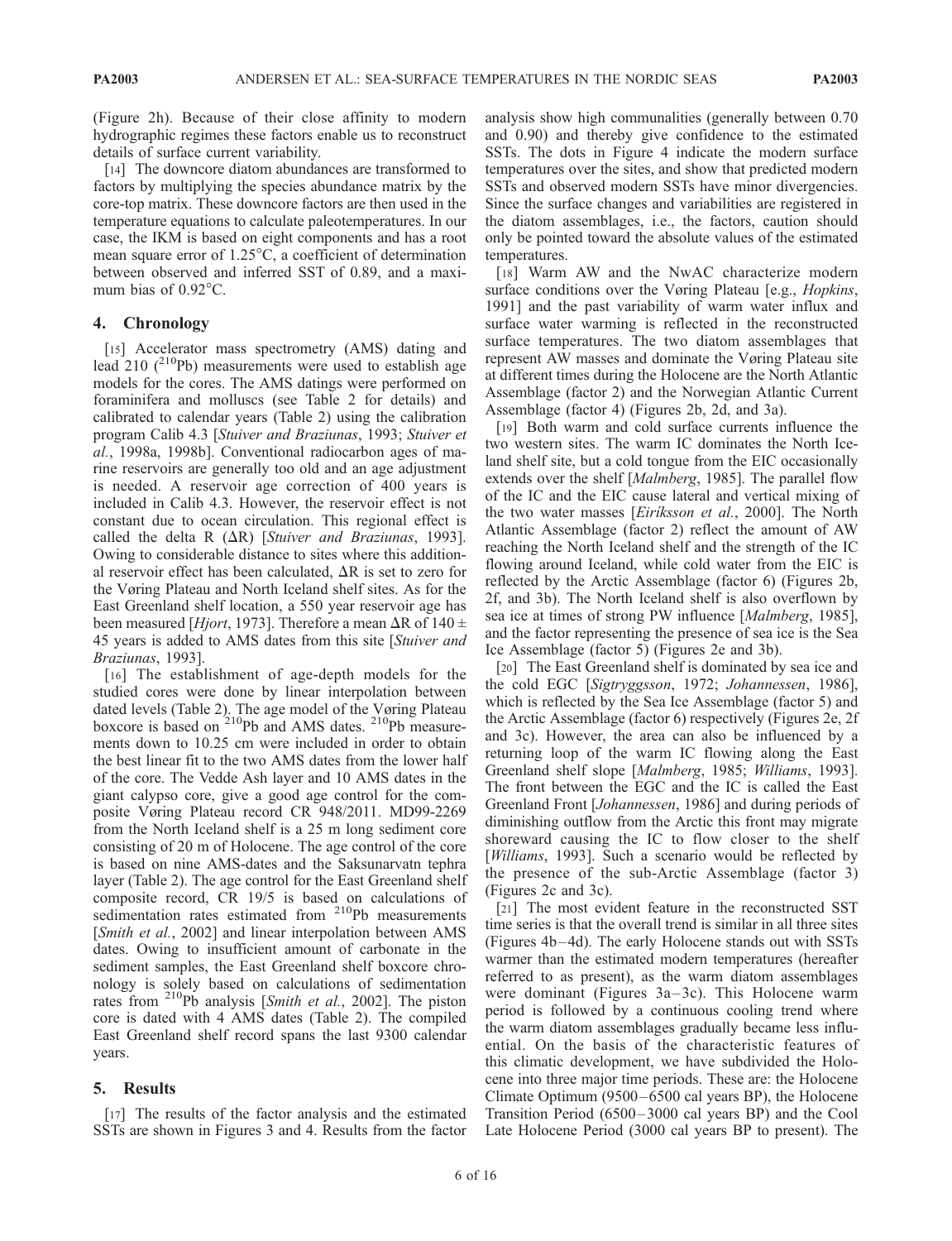| Depth, cm        | Laboratory       | Species/Marker/Measurement             | $^{14}\mathrm{C}$ Age $\pm$ Standard<br>Deviation | Calibrated Age<br>BP, 1950 |
|------------------|------------------|----------------------------------------|---------------------------------------------------|----------------------------|
|                  |                  | Core HU93030-19                        |                                                   |                            |
| 0.5              | <b>SIO</b>       | $^{210}Pb$                             |                                                   | $-43$                      |
| 5.5              | <b>SIO</b>       | $^{210}Pb$                             |                                                   | $-18$                      |
| 10.5             | <b>SIO</b>       | $^{210}Pb$                             |                                                   | $\tau$                     |
| 15.5             | <b>SIO</b>       | $^{210}Pb$                             |                                                   | 22                         |
| 20.5             | <b>SIO</b>       | $^{210}Ph$                             |                                                   | 57                         |
| 25.5             | <b>SIO</b>       | $^{210}Pb$                             |                                                   | 82                         |
|                  |                  | Core BS88-06-5A                        |                                                   |                            |
| 2.0              | AA 4338          | benthic foraminifers                   | $985 \pm 50$                                      | 480                        |
| 17.0             | AA 43584         | benthic foraminifers                   | $3411 \pm 53$                                     | 3100                       |
| 28.0             | AA 4529          | benthic foraminifers<br>$5835 \pm 60$  |                                                   | 6107                       |
| 74.25            | AA 3976          | benthic foraminifers                   | $8965 \pm 110$                                    | 9249                       |
|                  |                  | Core MD99-2269                         |                                                   |                            |
| 1.0              | AA 38584         | B. glacialis                           | $72 \pm 37$                                       | Postbomb <sup>a</sup>      |
| 42.5             | <b>CURL 5732</b> | A. glacialis                           | $675 \pm 30$                                      | 318                        |
| 131.0            | <b>CURL 5733</b> | Mollusc, Macoma sp.                    | $1010 \pm 30$                                     | 588                        |
| 177.5            | AA 38585         | B. glacialis                           | $1226 \pm 25$                                     | 755                        |
| 266.0            | AA 47785         | Mollusc, Macoma sp.                    | $1693 \pm 42$                                     | 1250                       |
| 456.0            | AA 38586         | Mollusc, Yoldia cf. Y. myalis          | $2578 \pm 48$                                     | 2249                       |
| 983.0            | AA 35175         | Gastropoda (unidentified)              | $4505 \pm 50$                                     | 4712                       |
| 1171             | AA 47786         | Mollusc, Yoldiella cf. Y. lenticula    | $5296 \pm 53$                                     | 5645                       |
| 1552.5           | AA 38587         | Mollusc, Yoldia cf. Y. myalis          | $7749 \pm 62$                                     | 8219                       |
| 1601             | AA 51435         | Mollusc, Macoma baltica                | $8084 \pm 57$                                     | 8522                       |
|                  |                  |                                        |                                                   |                            |
| 2013.0           | AA 35176         | Mollusc (unidentified)                 | $9265 \pm 70$                                     | 10,017<br>$10,180^b$       |
| 2120.5<br>2532.0 | AA 35805         | tephra horizon<br>benthic foraminifers | Saksun. Ash<br>$10,920 \pm 85$                    | 12,382                     |
|                  |                  |                                        |                                                   |                            |
| 0.25             | <b>RNL</b>       | Core JM97-948/2A<br>$^{210}Pb$         |                                                   | $-45$                      |
| 0.75             | <b>RNL</b>       | $\rm ^{210}Pb$                         |                                                   | $-41$                      |
| 1.25             | RNL              | $^{210}Pb$                             |                                                   | $-35$                      |
| 1.5              | <b>RNL</b>       | $^{210}Ph$                             |                                                   | $-30$                      |
|                  |                  | 210Pb                                  |                                                   | $-20$                      |
| 2.75             | RNL              | $^{210}Ph$                             |                                                   | $-10$                      |
| 3.75             | RNL              | $^{210}Ph$                             |                                                   |                            |
| 4.5              | RNL              | $^{210}Ph$                             |                                                   | $-1$                       |
| 7.5              | <b>RNL</b>       | $^{210}Pb$                             |                                                   | 18                         |
| 10.25            | <b>RNL</b>       |                                        |                                                   | 29                         |
| 21.75            | <b>KIA 4787</b>  | N. pachyderma (d)                      | $735 \pm 40$                                      | 398                        |
| 30.75            | <b>KIA 4800</b>  | N. pachyderma (d)                      | $940 \pm 40$                                      | 529                        |
|                  |                  | Core MD95-2011                         |                                                   |                            |
| 10.5             | GifA 96471       | N. pachyderma (d)                      | $980 \pm 60$                                      | 551                        |
| 30.5             | KIA 3925         | N. pachyderma (d)                      | $1040 \pm 40$                                     | 625                        |
| 47.5             | KIA 5601         | N. pachyderma (d)                      | $1160 \pm 30$                                     | 689                        |
| 70.5             | KIA 3926         | N. pachyderma (d)                      | $1460 \pm 50$                                     | 987                        |
| 89.5             | KIA 6286         | N. pachyderma (d)                      | $1590 \pm 50$                                     | 1159                       |
| 154.0            | KIA 6287         | N. pachyderma (d)                      | $2335 \pm 25$                                     | 1942                       |
| 170.5            | GifA 96472       | N. pachyderma (d)                      | $2620 \pm 60$                                     | 2309                       |
| 269.5            | KIA 10011        | N. pachyderma (d)                      | $3820 \pm 35$                                     | 3763                       |
| 320.5            | KIA 463          | N. pachyderma (d)                      | $4330 \pm 50$                                     | 4434                       |
| 520.5            | <b>KIA 464</b>   | N. pachyderma (d)                      | $7260 \pm 60$                                     | 7697                       |
| 709.5            |                  | tephra horizon                         | Vedde Ash                                         | $11,980^{\rm b}$           |

Table 2. Radiocarbon Dates Included in the Age Chronology of the Investigated Cores

<sup>a</sup>Postbomb radiocarbon age means that it dates from the last 10-30 years and calibrated age is set to -30 cal years BP (J. T. Andrews, personal communication, 2002). <sup>b</sup>

<sup>b</sup>Estimated tephra age from the Greenland GRIP ice core [Grönvold et al., 1995]. AMS dates were measured at University of Arizona AMS Facility (AA), INSTAAR-University of Colorado (CURL), Labor for Radiometric Dating and Isotope Research, Kiel (KIA), and Centre des Faibles Radioactivités-Gif sur Yvette (GifA). <sup>210</sup>PB measurements were performed at Skidaway Institute of Oceanography-Georgia (SIO) and Risø National Laboratory (RNL).

results will be presented from east to west for each time period.

#### 5.1. Holocene Climate Optimum (9500-6500 Cal Years BP)

[22] During the early Holocene all three sites reveal a period with higher SSTs than present. Over the Vøring

Plateau a  $3^{\circ}$ C SST rise from 10,000 to 9300 cal years BP marks the beginning of a Holocene Climate Optimum (HCO), with temperatures  $4-5^{\circ}$ C warmer than today (Figure 4b). The introduction to the HCO is interrupted by a minor cooling around 9000 cal years BP. Temperatures were high and rather stable from 9000 to 6500 cal years BP. The stability and the magnitude of SSTs over the Vøring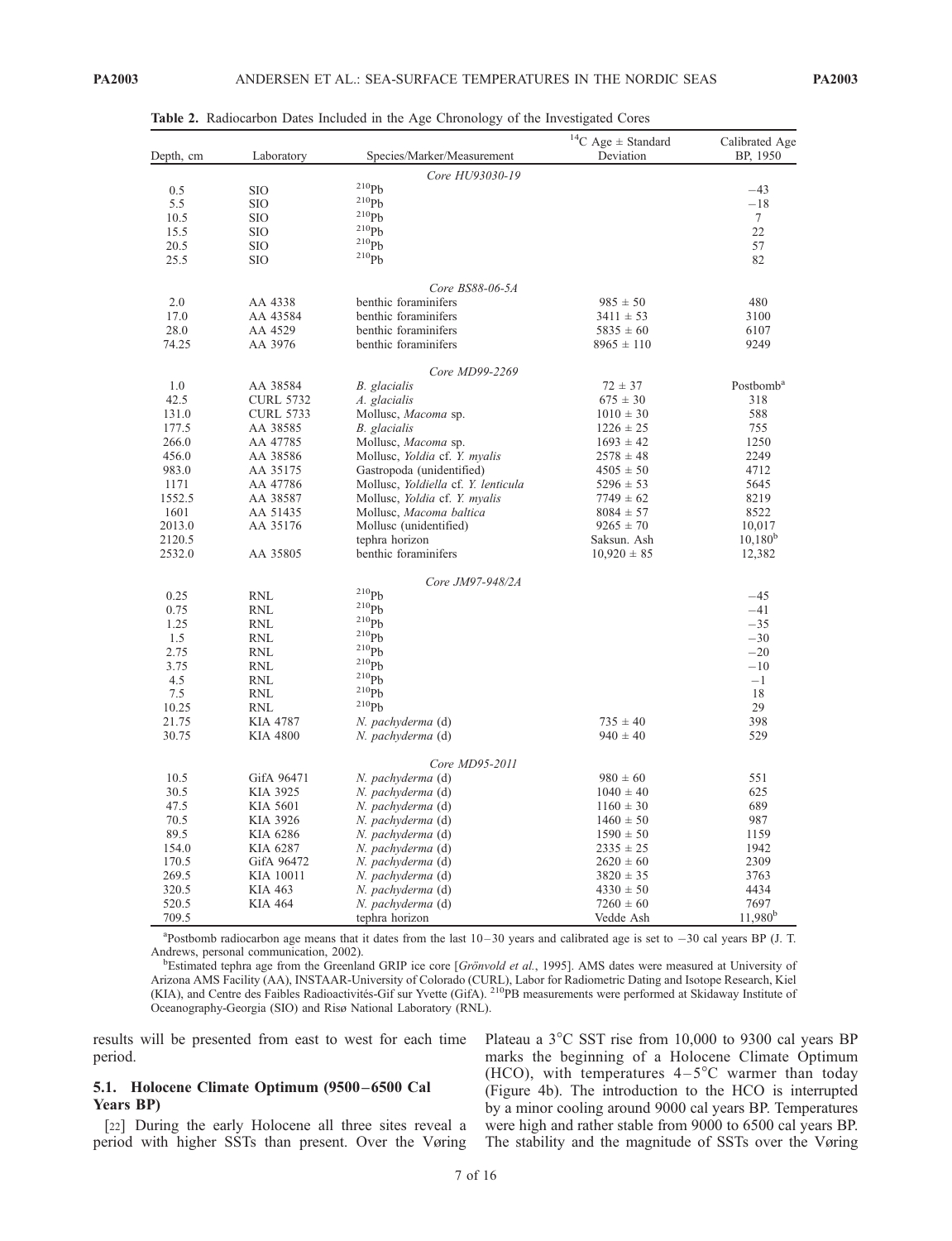

Figure 3. Significant diatom assemblages plotted (in%) for (a) the Vøring Plateau, (b) the North Iceland shelf, and (c) the East Greenland shelf.

Plateau may imply an enhanced inflow of AW and/or a general surface water warming in the eastern part of the Nordic Seas between 9000 to 6500 cal years BP. Figure 3a shows that the diatom species which today are found in the North Atlantic, south of the Iceland-Faroe ridge (Figure 2b), dominated the site during this period.

[23] The period between 10,000 to 6500 cal years BP on the North Iceland shelf shows highly variable, nonetheless, ameliorated SSTs at the site. From 10,000 to 9500 cal years BP SSTs were similar to present values (Figure 4c) and the Arctic Assemblage (factor 6) prevailed. A succeeding temperature rise of  $5^{\circ}$ C introduce the HCO on the North Iceland shelf reaching an early Holocene warm spike at -9000 cal years BP. A distinct SST minimum followed at 8800 cal years BP. Within this 200-year period, surface temperature fell by  $5^{\circ}$ C and punctuated the early Holocene warming. After the minimum, SSTs rose with  $3-4^{\circ}$ C and ameliorated surface conditions lasted until  $\sim 6500$  cal years BP. In spite of the unstable character of the SSTs with several cold events and some (10%) presence of the Sea Ice Assemblage (factor 5), the period was still  $4-5^{\circ}$ C warmer than the present. The warm conditions are indicative of a general surface water warming and/or an enhanced influence of IC north of Iceland during the HCO. The warming variability is mirrored by the fluctuating presence of the North Atlantic Assemblage (factor 2) (Figure 3b).

[24] The Holocene record from the East Greenland shelf (CR 19/5) shows a HCO between 8500 and  $\sim$  6500 cal years BP. The record starts at 9300 cal years BP with an SST decrease between 9000 and  $\sim$ 8700 cal years BP (Figure 4d) reflected by the dominance of the Arctic Assemblage (factor 6) and the Sea Ice Assemblage (factor 5) (Figure 3c). After this cold start temperatures gradually rose over the site and reached a HCO. During this early warm phase temperatures varied with amplitudes up to  $1^{\circ}$ C. Around 7300 – 7200, maximum temperature conditions were reached over the site. The presence of the sub-Arctic Assemblage (factor 3) over the East Greenland shelf locality reflects surface conditions warmer than today during the early Holocene (Figure 3c).

#### 5.2. Holocene Transition Period (6500 –3000 Cal Years BP)

[25] The results show that the 3500 years following the HCO was a period of gradual cooling in the Nordic Seas surface waters. Over the Vøring Plateau, SSTs dropped by  $3-4^{\circ}$ C between 6500 to 3000 cal years BP (Figure 4b). Throughout this Holocene Transition Period (HTP) temperatures varied by  $1 - 1.5^{\circ}$ C. A prominent change in diatom assemblages occurred after 6500 and the Norwegian Atlantic Current Assemblage (factor 4) became dominant over the warmest assemblage, namely the North Atlantic Assemblage (factor 2) (Figure 3a).

[26] The period between 6500 and 3000 cal years BP was also a time of decreasing surface temperatures over the North Iceland shelf site (Figure 4c). The SST decrease happened less uniformly than over the Vøring Plateau, showing higher amplitudes of variability  $(2-3<sup>o</sup>C)$  and a slight warming from 5500 to 5000 cal years BP. The overall temperature drop from 6500 to 3000 cal years BP is about  $4^{\circ}$ C. Together with the reconstructed SSTs, the increased influence of the Arctic Assemblage (factor 6) suggests a stronger influence of the EIC, although the warm IC continues to provide warm surface waters over the site (Figure 3b).

[27] The transition from HCO to late Holocene conditions is not so distinct over the East Greenland shelf (Figure 4d) as it is for the two other sites dominated by warm surface currents. A cold phase between 6500 and 6300 cal years BP is followed by a warm peak centered around 6200 cal years BP, which again precedes the decline in temperature toward the late Holocene SST levels. Through the period from 6500 to 3000 cal years BP SSTs vary with amplitudes of 1– 1.5<sup>o</sup>C, and the total temperature drop is  $\sim$ 1<sup>o</sup>C. The HTP is easier to detect in the diatom assemblages, where there is a marked change in the dominance of the Arctic Assemblage (factor 6) over the sub-Arctic Assemblage (factor 3) (Figure 3c). The IC had less influence over the site during the HTP, but surface temperatures were still  $2-3$ <sup>o</sup>C warmer than the modern SST.

## 5.3. Cool Late Holocene Period (3000 Cal Years BP to Present)

[28] For the last 3000 years the surface conditions over the investigated sites are characterized by lower SSTs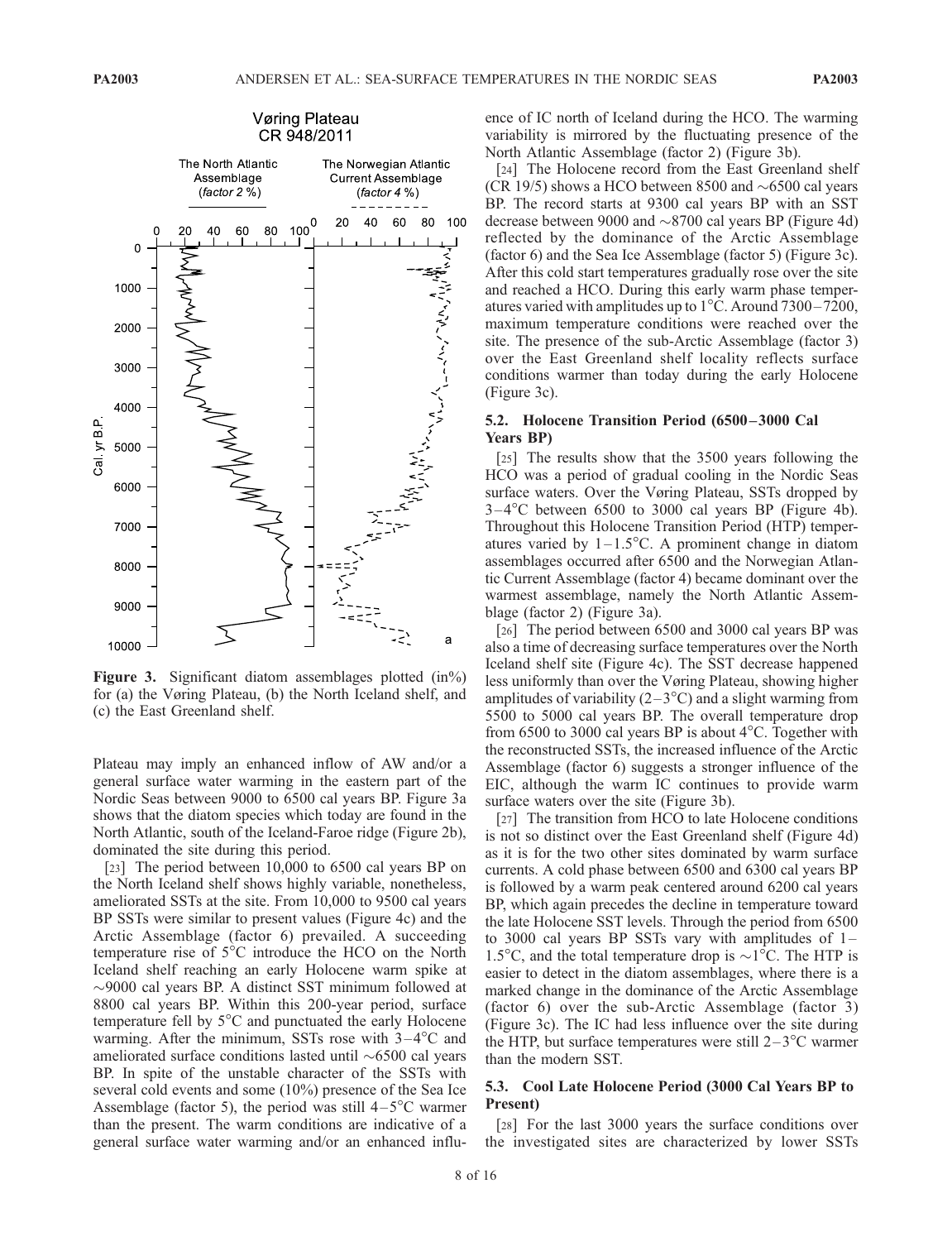

## North Iceland shelf MD99-2269

Figure 3. (continued)

compared to earlier Holocene times. During the Cool Late Holocene (CLH) SSTs varied around a mean by  $1.5^{\circ}$ C over the Vøring Plateau (Figure 4b). A notable feature during this period is a cold event lasting from 2350 to 1900 cal years BP with SSTs between  $9.5-10^{\circ}$ C. An interval with similar cold surface conditions occurred between 550 and 250 cal years BP. In a higher resolution investigation of this core this latter period is interpreted (N. Koc et al., manuscript in preparation, 2003) to represent the marine equivalent to the "Little Ice Age" [Porter, 1986; Grove, 1988; Bradley and Jones, 1993]. During the CLH SSTs were  $4-5^{\circ}$ C lower than the HCO, which is reflected by the low occurrence of the North Atlantic Assemblage (factor 2) (Figure 3a).

[29] The CLH on the North Iceland shelf is characterized by low SSTs relative to the earlier Holocene temperature levels (Figure 4c). Between 3000 and 500 cal years BP SSTs fluctuated with amplitudes of  $1-2$ °C. A small CLH temperature maximum around 550 cal years BP preceded a 2C decrease in SSTs and a SST minimum for the last 10,000 years over the site was reached at 300 cal years BP. The temperature minimum coincides with an increase in the Sea Ice Assemblage (factor 5), which points to a stronger PW influence via the EIC.

[30] The late Holocene SSTs on the East Greenland shelf are generally colder than the previous periods. Three prominent cold events took place during the CLH at this site (Figure 4d). The first cooling from 2400 to 2000 cal years BP was introduced by a 1.5°C temperature drop starting at 3000 cal years BP which culminated in an SST low around 2100 cal years BP. The second cooling occurred around 300 cal years BP and preceded a rapid warming, where SSTs rose with more than  $1.5^{\circ}$ C within 70 years. The third cooling took place in the second half of the last century. Until the last three centuries, SST variability at this site has been  $1^{\circ}$ C, while SSTs varied with amplitudes of  $1.5-2$ <sup>o</sup>C during the last 300 years. The Sea Ice Assemblage (factor 5) started to increase after 2400 cal years BP and was especially strong during the last three centuries indicating that the influence of the EGC increased rapidly (Figure 3c).

#### 6. Discussion

[31] Our SST reconstructions show that the general Holocene climate of the Nordic Seas is characterized by an early warming followed by a gradual cooling toward the present as has been recognized in other marine records from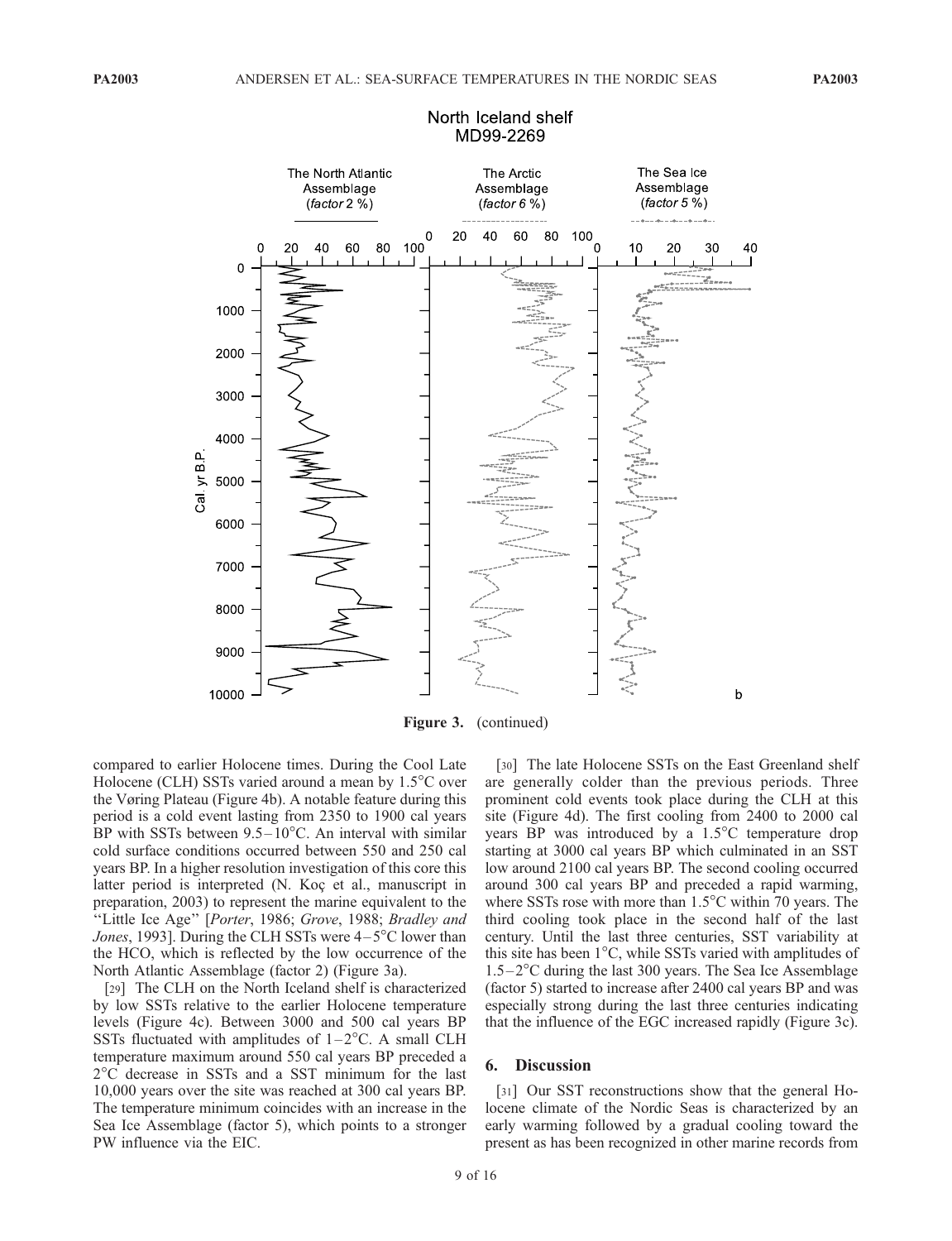

## East Greenland shelf CR 19/5

Figure 3. (continued)

the region [Koc et al., 1993; Williams, 1993; Bauch et al., 2001; Klitgaard-Kristensen et al., 2001; Jennings et al., 2002; Andrews and Giraudeau, 2003]. This cooling trend is in step with the decreasing Northern Hemisphere high latitude insolation since the early Holocene. As the summer insolation decreased by 46  $\text{W/m}^2$  at 65°N during the Holocene (Figure 4a) [Berger, 1978; Crucifix et al., 2002], surface conditions deteriorated. All three sites follow the insolation curve (Figures  $4a-4d$ ), indicating a strong orbital driven impact on the Holocene climate evolution as previously proposed [*Bradley*, 1990; Koç and Jansen, 1992; Koc and Jansen, 1994; Andrews et al., 1997].

[32] There are, nevertheless, regional differences in the timing and duration of the HCO and the magnitudes of surface variability indicating a more complex oceanic reaction to the insolation forcing. The HCO in the Nordic Seas occur almost 2000 years later than the Northern Hemisphere insolation maximum at  $\sim$ 11,000 cal years BP [Berger, 1978]. This lag is suggested to be the result of the remnants of the Laurentide and Scandinavian ice sheets [Koç and Jansen, 1994; Koç et al., 1996], as the location of the atmospheric jet stream entering Europe is sensitive to the size and geometry of the ice sheet [Harrison et al., 1992].

[33] An atmospheric circulation model, which simulate climatic sensitivity to changes in insolation, has shown that the Icelandic Low was located further north during the early Holocene than present and that westerly flow was stronger than present [Harrison et al., 1992]. These effects could have caused the North Atlantic Drift to carry more warm water further north [Wanner et al., 2001], hence strengthening the NwAC and the IC, as indicated by the presence of the North Atlantic Assemblage (factor 2) (Figures 3a and 3b) over the Vøring Plateau and North Iceland shelf, and by the sub-Arctic Assemblage (factor 3) on the East Greenland shelf (Figure 3c). This strengthening of the AW may be the high-latitude ocean feedback that is postulated by models to explain the enhanced high-latitude summer warming over the Northern Hemisphere during the early Holocene [Kerwin et al., 1999]. A stronger AW influence into the Nordic Seas during the HCO is recorded in several archives [Koç and Jansen, 1992; Koç et al., 1993; Jennings et al., 2000; Andrews et al., 1997; Klitgaard-Kristensen et al., 2001; this study]. Our results show that the enhanced inflow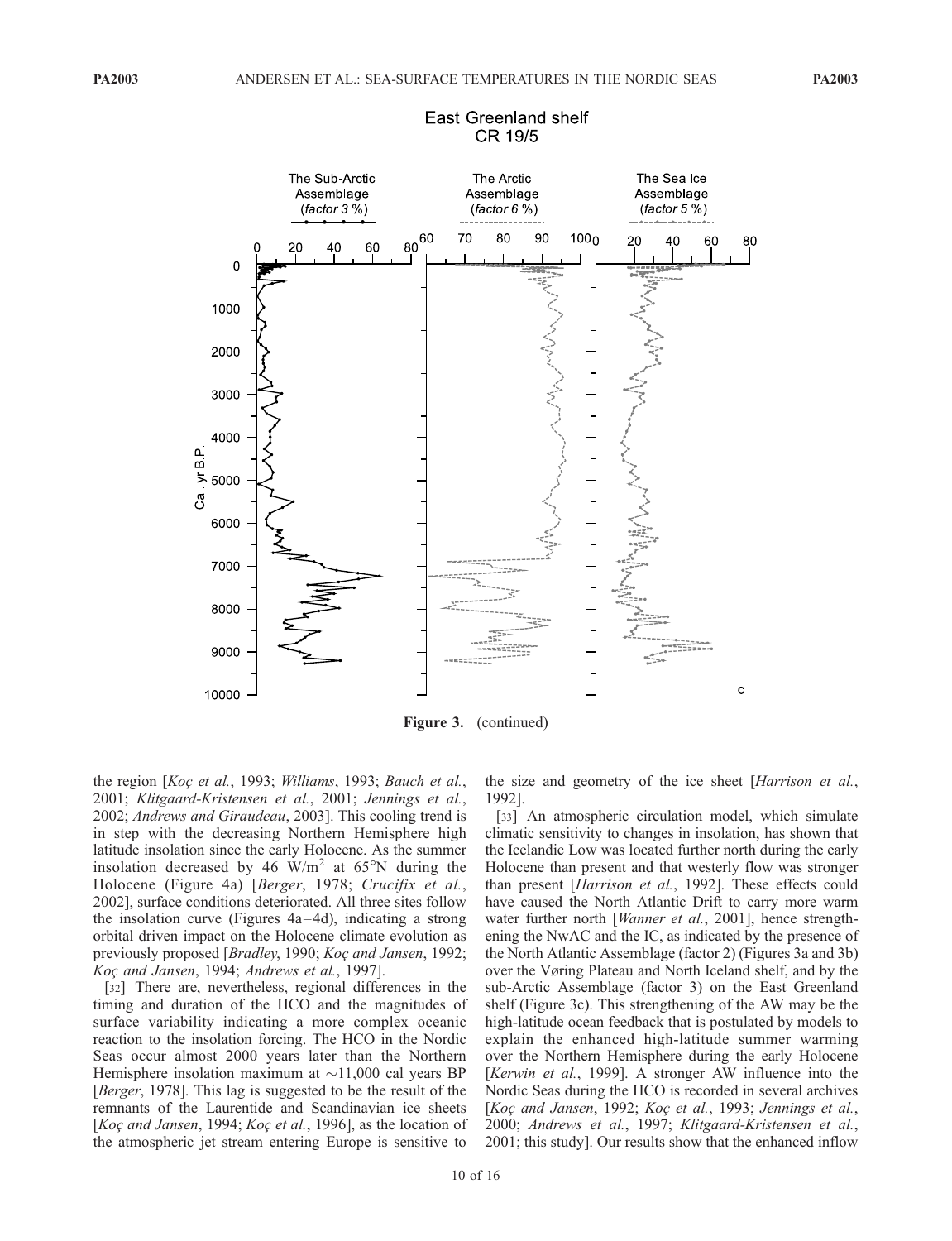

Figure 4. (a) Northern Hemisphere insolation [Berger, 1978] plotted against (b, c, and d) reconstructed SSTs for the studied sites. Results are presented in calendar years BP scale. The polynomial fit is plotted for all three curves together with the levels of <sup>210</sup>Pb measurements and AMS-dates, marked as black dots on the figures. Large dots show the observed modern surface temperatures at the sites.

of AW resulted in warm and stable surface conditions over the Vøring Plateau with SSTs varying with amplitudes of  $1-1.5^{\circ}$ C. The HCO is also found in the alkenone reconstructed SSTs from the same site [Calvo et al., 2002], although reported to occur 500 years later than that recorded in the diatoms. The effects of the early Holocene surface oceanic temperature increase are also recognized in terrestrial records where evidence points to the disappearance of several Scandinavian glaciers during this period [Karlén, 1988; Nesje and Kvamme, 1991; Nesje and Dahl, 1993]. The influence of the AW on the North Iceland shelf is recorded with the increasing presence of the North Atlantic Assemblage (factor 2). This is consistent with evidence of a strengthened IC seen in qualitative foraminiferal [Eiriksson]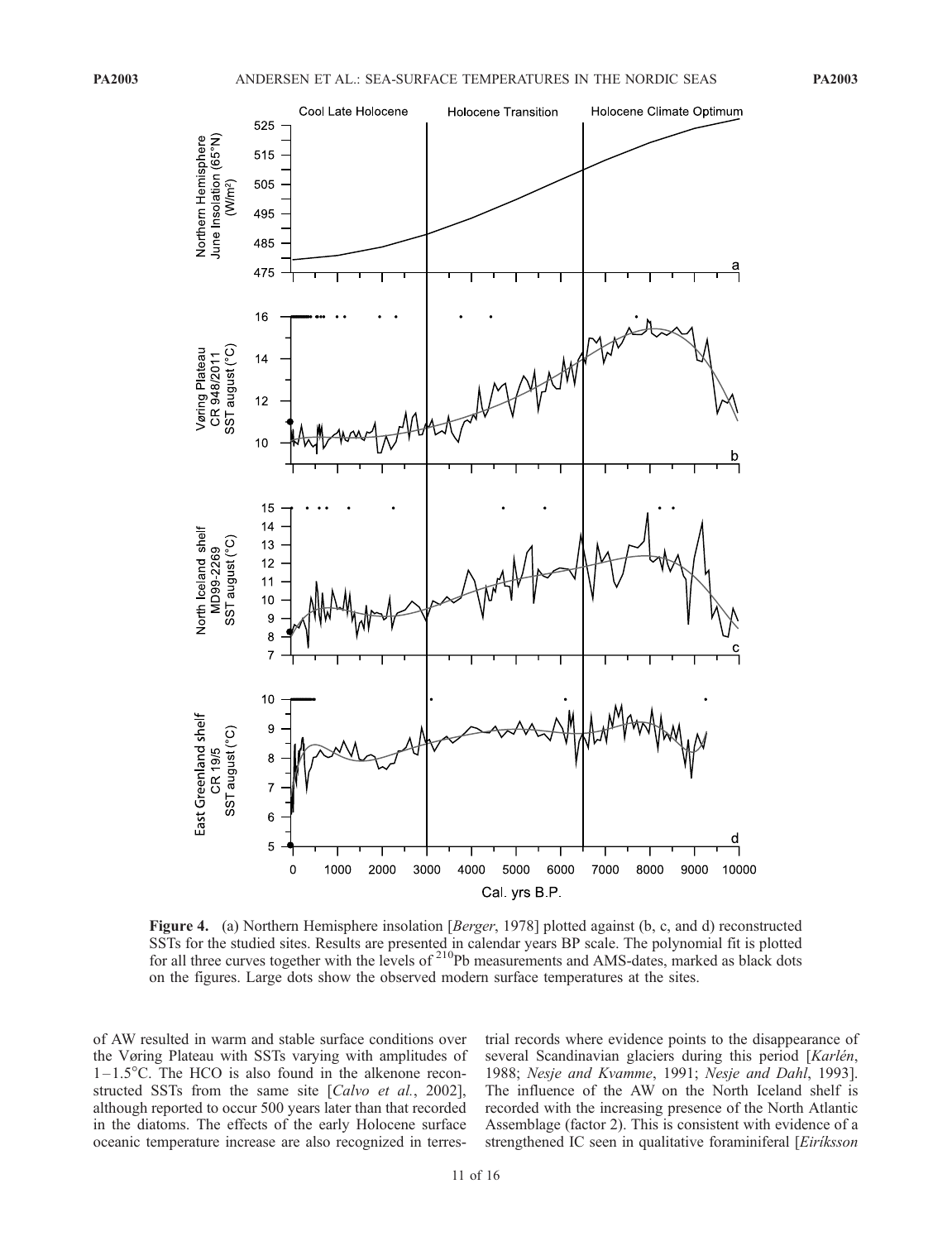et al., 2000] and coccolith data [Andrews and Giraudeau, 2003] from this area. In addition, our quantitative SST reconstructions reveal high  $(2-3^{\circ}C)$  variability in surface water conditions reflecting the instability of the frontal position between the IC and the EIC. The East Greenland site, situated well within the cold EGC, also records pulses of warm surface water during the HCO. This is indicated by the sub-Arctic Assemblage (factor 3), implying the presence of AW from a returning IC loop. This coincides with the reduced ice rafting input to the East Greenland margin between 8000-6000 cal years BP [Andrews et al., 1997]. Such warm surface pulses have previously been explained as a possible shoreward movement of the IC due to a diminishing outflow from the Arctic Ocean [Williams, 1993], hence reducing the EGC along the East Greenland coast.

[34] A modern climate indicator which is closely linked to the strength of the westerly winds and hence the AW inflow into the Nordic Seas, is the North Atlantic Oscillation (NAO). The NAO index quantifies the pressure difference between the Icelandic Low and the Azores High. The degree of pressure difference enhances or weakens the North Atlantic Drift [Hurrell, 1995; Wanner et al., 2001; Hurrell and van Loon, 1997; Taylor and Stephens, 1998] and effects fluctuations in North Atlantic SSTs [Bjerknes, 1964; D'Arrigo et al., 1993]. A deep and northerly located Icelandic Low during the early Holocene [Harrison et al., 1992] could thereby imply climate conditions, which would have a positive NAO signature. Conditions similar to those of a positive NAO mode could explain the warm and stable surface conditions over the Vøring Plateau during the HCO.

[35] We observe a minor delay of HCO from the eastern Nordic Seas toward the west. The delay in HCO warming support previous studies in which the Arctic front were found to be moving time transgressively westward as the initial Holocene warming took place  $[Ko\varphi]$  et al., 1993]. The HCO is registered in the SSTs as an almost 3000-yearlong period lasting from  $\sim$ 9500 to 6500 cal years BP on the Vøring Plateau and the North Iceland shelf. In comparison, the East Greenland shelf reached its warmest condition between 8500-6500 cal years BP, 1000 years later than the other two sites. This time transgressive response to orbital forcing could be due to different inertia in the mechanisms that cause the climatic changes [Imbrie et al., 1992]. In the case of the East Greenland shelf the cause could be a later recovery of sea ice and meltwater associated with the final stages of deglaciation  $[Ko\gamma \text{ et al.}, 1993;$ Jennings et al., 2002] as reflected by the dominance of the Arctic Assemblage (factor 6) over the warmer sub-Arctic Assemblage (factor 3), and increased ice rafting [Andrews et al., 1997] from 9000 to 8000 cal years BP. In addition, the North Iceland shelf experienced a set back in the HCO warming with the marked SST minima around 8800 cal years BP. SST variability of  $4-5^{\circ}$ C over this exposed ocean front site also indicates that the early postdeglacial period was an highly unstable period with continuous rearrangements of surface ocean conditions.

[36] The NAO is, in addition to its correlation with the strength of the westerlies, also connected to a seesaw pattern



Figure 5. The three interpolated SST curves plotted together: (a) Vøring Plateau (dashed line), North Iceland shelf (white line) and East Greenland shelf (black line). (b) The temperature difference between the Vøring Plateau data set and the North Iceland shelf data set. (c) The temperature difference between the Vøring Plateau data set and the East Greenland shelf data set. (d) The temperature difference between the North Iceland shelf data set and the East Greenland shelf data set.

in the climatic response seen between the eastern and western parts of the northern North Atlantic Ocean [van Loon and Rogers, 1978; Moses et al., 1987]. During a positive NAO phase, ocean temperatures are anomalously high in the east and anomalously low in the west [*Wanner* et al., 2001]. Hence temperature gradients become larger. When plotting the temperature difference between our studied sites, a large temperature gradient between east and west is found during the early Holocene (Figures  $5a-5d$ ). Again, this suggests that the early Holocene climate had many similarities to those associated with the positive NAO.

[37] During the HTP our results show that the ocean heat transport to the Nordic Seas and/or the net heat exchange with the atmosphere were reduced as the amount of solar energy at 65°N decreased. At the same time the Arctic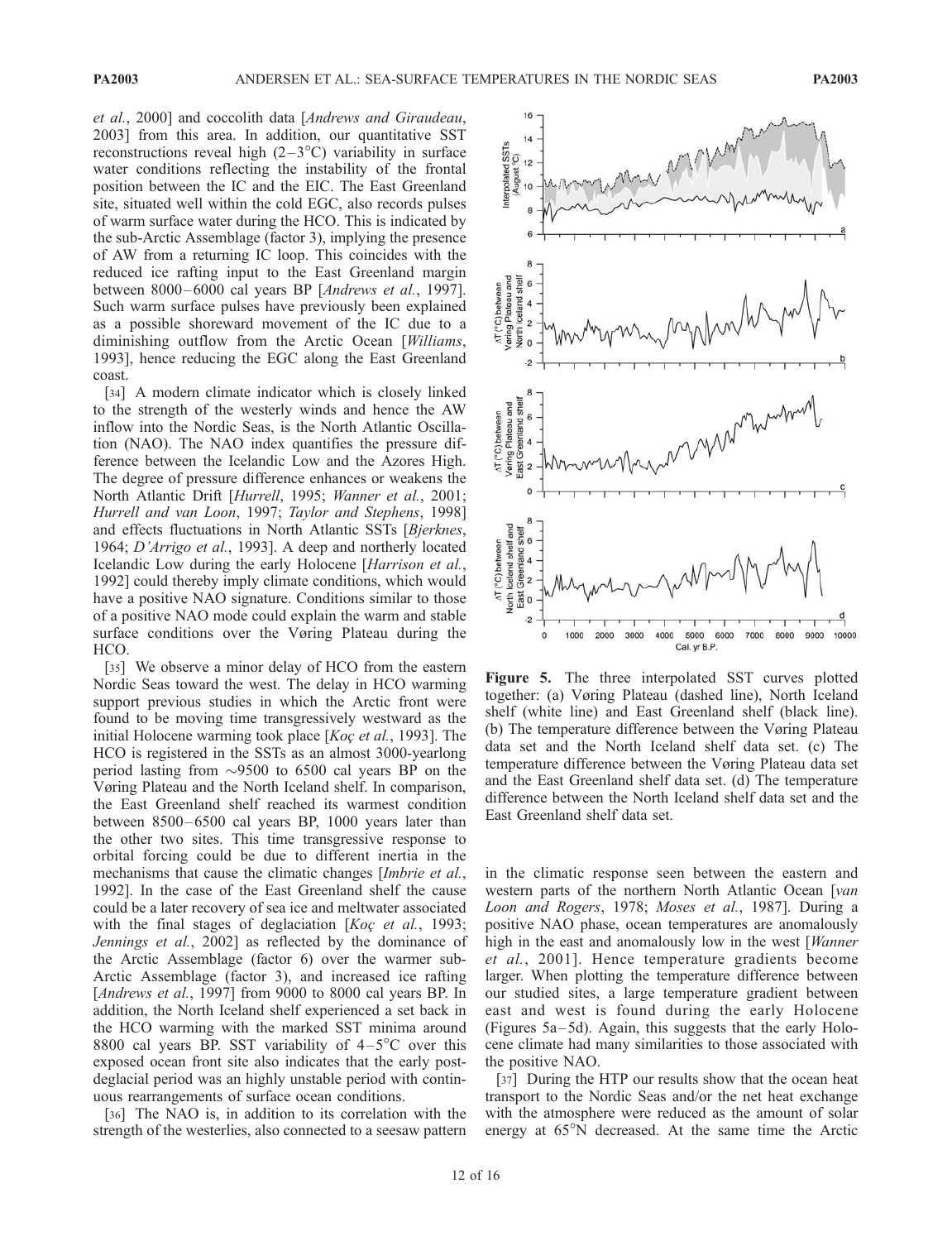Assemblage (factor 6) became dominant over the two western sites and replaced the warmer surface waters of the HCO. A diatom record from an eastern site on the North Iceland shelf also shows a gradual decrease of warm species and a general cooling after 4600 cal years BP [Jiang et al., 2002]. The oceanic cooling during HTP corresponds to glacial advances and reinitiation of glaciers in Scandinavia [Karlén, 1988; Nesje and Kvamme, 1991; Nesje et al., 2000], colder temperatures over Greenland [Alley and Anandakrishnan, 1995; Dahl-Jensen et al., 1998; Wagner et al., 2000] and pervasive iceberg rafting along the East Greenland coast after 6000 cal years BP [Andrews et al., 1997; Jennings et al., 2002]. An atmospheric circulation pattern with dominating northerly winds [*Andrews et al.*, 1997], reduced heat transport into the Nordic Seas [Alley et al., 1999], and a slowdown of the ''thermohaline circulation'' [Bianchi and McCave, 1999] have been suggested to take place during this cooling. The magnitude of cooling registered over the two sites influenced by inflowing warm water, i.e., the Vøring Plateau and the North Iceland shelf is  $4-5^{\circ}$ C, while the magnitude of cooling on the East Greenland shelf is only  $2^{\circ}$ C. A moderate neoglacial cooling of 1 –  $2^{\circ}$ C is also registered in melt-layers in GISP2 [Alley and Anandakrishnan, 1995]. The rather stable conditions on the East Greenland shelf indicate that the flux of the EGC has been more or less stable over the site during the HTP, while areas within or close to warm water pools showed a higher amplitude of change.

[38] The atmospheric circulation response to the decreasing summer insolation is a gradual southward displacement of the Icelandic Low and a steady decreased in the strength of the westerlies [Harrison et al., 1992]. The Holocene climatic development recorded in our cores resembles that of a steadily decreasing positive NAO signature as the negative NAO phase strengthens. During the negative mode westerlies become weaker because of smaller pressure contrast between Iceland and Azores and get a more west-east orientation [Wanner et al., 2001]. This could again cause a reduced heat transported to the north [Wanner et al., 2001]. The consequence of weaker westerlies would be reduced temperature gradients between east and west. A signal of a continuous weakening in the gradient toward 4000 cal years BP is observed in our results followed by relatively stable gradients during the late Holocene (Figures  $5a-5d$ ). This development of the Holocene in light of the NAO signature, is also recognized in SST trends between the North Atlantic, the Mediterranean Sea and the northern Red Sea [Rimbu et al., 2003] and to some extend in western Norway glacier fluctuations [Nesje et al., 2001].

[39] The surface conditions during the late Holocene are characterized by the coldest conditions during the investigated intervals at all three sites. The dominance of cold diatom assemblages (Figures  $3a-3c$ ) indicates that the influence of the warm surface currents continued to decrease and/or the cold currents increased in strength during the last 3000 years as the insolation at  $65^{\circ}$ N decreased. An increased dominance of northerly winds and advances of the polar front has been suggested as causes to late Holocene cooling [Andrews et al., 1997; Jennings et al.,

2002]. This would strengthen the EGC and EIC [Jennings et al., 2002; *Eiriksson et al.*, 2000] over the East Greenland shelf and the North Iceland shelf. Increased sea ice over these sites especially for the last 500 years support this (Figures 3b and 3c). In addition, Andrews et al. [2001] observe decrease in carbonate content on the North Iceland margin and interpret it as intrusion of PW. A modern example of a period with stronger outflowing PW is the Great Salinity Anomaly (GSA) in the late 1960s where outflow of PW increased due to larger flux of sea-ice through the Fram Strait [Dickson et al., 1988; Aagaard and Carmack, 1989].

[40] The few available  $\delta^{13}$ C records from the Norwegian Sea indicate slow deep ventilation during the early Holocene and stronger ventilation through the rest of the Holocene [Veum et al., 1992; Bianchi and McCave, 1999; Bauch et al., 2001]. During the period of low ventilation our records show high SSTs and possibly positive NAO-like conditions. The high SSTs can be explained by an increase in warm water influx and/or a warming of more stratified water masses. Reduced ventilation of deep waters does not rule out an increased AW inflow. In fact, the intensity of ocean convection is observed to co-vary with the NAO with a progressive shutdown in the vertical exchange in the Greenland Sea during the positive index [Wanner et al., 2001]. Furthermore, models of large-scale circulation schemes for the Nordic Seas also indicate that most of the inflowing AW do not participate in deep-water formation, but become part of outflowing water masses at intermediate depth [Mauritzen, 1996a, 1996b].

[41] The Holocene climate development seen in our SST records support the assumption of the Nordic Seas being forced by orbital effects. And yet, different levels of sensitivity are registered in the different current systems. This is consistent with the postulation of changes in the Nordic Seas heat pump being one of the initial responses to changes in the orbital forcing [Imbrie et al., 1992]. The regional differences superimposed on the general cooling trend are therefore most likely due to fluctuations in the ocean circulation seen as a reduction in NwAC inflow and/ or a stronger EGC. A large-scale NAO signature enveloping the Holocene can also be an explanatory factor supported by the temperature gradients through the studied period, thereby including wind strength and wind direction as causative factors. Further, the 1960s GSA phenomenon is probably not unique during the late Holocene, and similar salinity anomalies originating in the Arctic could be the trigger to some of the Holocene instabilities recorded in our cores.

## 7. Conclusions

[42] Our results show that the Nordic Seas circulation system is highly sensitive to the large-scale insolation changes as the general Holocene climate development follows closely the Northern Hemisphere insolation. Further, our reconstructions reveal a nonlinearity with regard to magnitudes and frequencies of SST changes within each current system. The second-order regional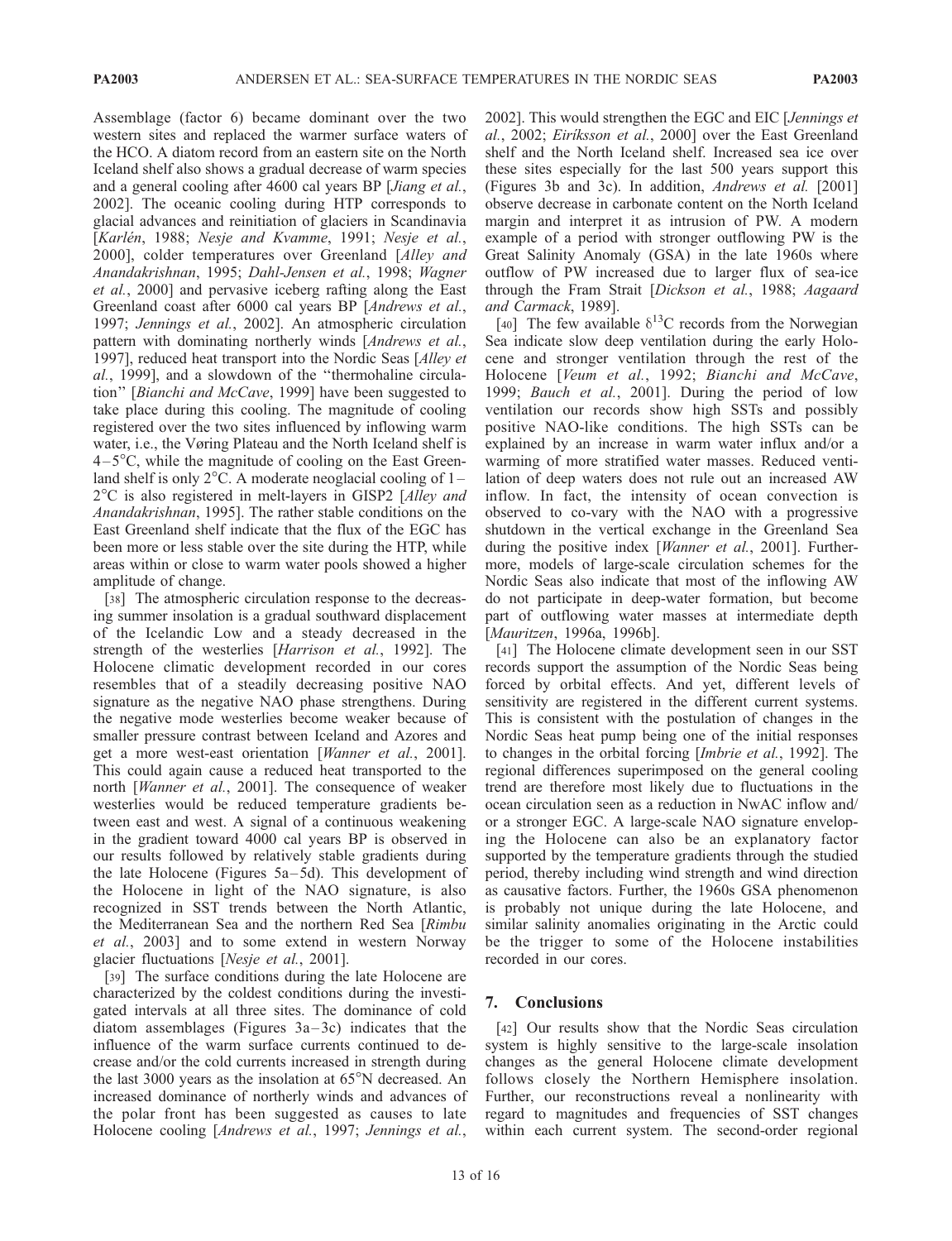variability is most likely the result of interactions between processes in the Arctic and the North Atlantic causing fluctuations between warm and cold surface currents. The main conclusions from our stability study of the major surface currents in the Nordic Seas during the Holocene are:

[43] 1. The climatic development of the NwAC, IC and EGC is in step with the postglacial decrease in Northern Hemisphere high latitude insolation.

[44] 2. HCO lasted from 9500 to 6500 cal years BP over the AW affected sites, i.e., the Vøring Plateau and the North Iceland shelf, and from 8500 to 6500 cal years BP over the site dominated by EGC, i.e., the East Greenland shelf.

[45] 3. The westward delay in HCO warming is due to postglacial sea ice and meltwater influence in the western area of the Nordic Seas.

[46] 4. The total SST decrease from HCO to present is  $\sim$ 4°C for the NwAC and the IC, while it is 2–3°C for the EGC. Thus the EGC has been quite stable during the Holocene despite the insolation forcing.

[47] 5. Century-scale surface current variability for the Holocene is shown to be  $1-1.5^{\circ}$ C for the Vøring Plateau and East Greenland shelf, and  $2.5-3$ °C on the North Iceland shelf. This indicates a more unstable frontal zone between the EIC and the IC than between the EGC and the IC.

[48] 6. From the early Holocene to 4000 cal years BP SSTs imply a positive NAO signature to the climate system with large temperature gradients between east and west.

[49] 7. After 4000 cal years BP the temperature gradients become weaker and a gradual transition toward a negative NAO signature evolved.

[50] **Acknowledgments.** The research for this paper is supported by VISTA (in collaboration with Statoil), by the Norwegian Research Council through the NOClim and NORPAST projects, and the Norwegian Polar Institute. Samples were kindly provided by INSTAAR, Colorado. C. Alexander and H. Kunzendorf carried out the Lead 210 measurements. 14C datings were performed at the AMS Laboratory at the Univ. of Arizona, Leibnitz Labor für Altersbestimmung und Isotopenforschung, Christian-Albrechts-Universität, Kiel and Centre des Faibles Radioactivités, Gif sur Yvette. Helpful comments from two anonymous reviewers are acknowledged and we also express our gratitude to the journal editor, Lisa Sloan. We would also like to thank the crew and scientists on IMAGES I and V cruises in 1995 and 1999. The work of Jennings and Andrews has been supported by NSF-ESH (for the 1999 IMAGES V cruise) and subsequent work has been supported by NSF-OPP.

#### References

- Aagaard, K., and E. C. Carmack (1989), The role of sea ice and other fresh water in the Arctic circulation, J. Geophys. Res., 94, 14,485 – 14,498.
- Alley, R. B., and S. Anandakrishnan (1995), Variations in melt-layer frequency in the GISP2 ice core: Implications for Holocene summer temperatures in central Greenland, Ann. Gla $ciol., 21, 64 - 70.$
- Alley, R. B., M. Agústdóttir, and P. J. Fawcett (1999), Ice-core evidence of Late Holocene reduction in North Atlantic Ocean heat transport, in Mechanisms of Global Climate Change at Millennial Time Scales, Geophys. Monogr. Ser., vol. 112, edited by P. U. Clark, R. S. Webb, and L. D. Keigwin, pp. 301 – 312, AGU, Washington, D. C.
- Andrews, J. T., and J. Giraudeau (2003), Multiproxy records showing significant Holocene environmental variability: The inner N. Iceland Shelf (Húnaflói), Quat. Sci. Rev., 22, 175-193.
- Andrews, J. T., L. M. Smith, R. Preston, T. Cooper, and A. E. Jennings (1997), Spatial and temporal patterns of iceberg rafting (IRD) along the East Greenland margin, ca.  $68^\circ$ N, over the last 14 cal ka, J. Quat. Sci.,  $12, 1 - 13.$
- Andrews, J. T., G. Helgadottir, A. Geirsdottir, and A. E. Jennings (2001), Multicentury-scale records of carbonate (hydrographic?) variability on the N. Iceland margin over the last 5000 yrs, Quat. Res., 56, 199-206.
- Andrews, J. T., J. Hardadottir, J. S. Stoner, M. E. Mann, G. B. Kristjansdottir, and N. Koc (2003), Decadal to millennial-scale periodicities in North Iceland shelf sediments over the last 12,000 cal yr: Long-term North Atlantic oceanographic variability and solar forcing, Earth Planet. Lett., 210, 453 – 465.
- Bauch, H. A., and M. S. Weinelt (1997), Surface water changes in the Norwegian Sea during

last deglacial and Holocene times, Quat. Sci. Rev., 16, 1115 – 1124.

- Bauch, H. A., H. Erlenkeuser, R. F. Spielhagen, U. Struck, J. Matthiessen, J. Thiede, and J. Heinemeier (2001), A multiproxy reconstruction of the evolution of deep and surface waters in the sub-Arctic Nordic seas over the last 30,000 yr, Quat. Sci. Rev., 20,  $659 - 678.$
- Berger, A. L. (1978), Long-term variations of caloric insolation resulting from the Earth's orbital elements, Quat. Res., 9, 139-167.
- Bianchi, G. G., and I. N. McCave (1999), Holocene periodicity in North Atlantic climate and deep-ocean flow south of Iceland, Nature, 397,  $515 - 517.$
- Birks, C. J. A., and N. Koc¸ (2002), A highresolution diatom record of late-Quaternary sea-surface temperatures and oceanographic conditions from the eastern Norwegian Sea, Boreas, 31, 323 – 344.
- Bjerknes, J. (1964), Atlantic air-sea interaction, in Advanced Studies in Geophysics, vol. 10, edited by H. E. Landsberg and J. van Mieghem, pp. 1 – 82, Academic, San Diego, Calif.
- Bond, G., W. Showers, M. Cheseby, R. Lotti, P. Almasi, P. deMenocal, P. Priore, H. Cullen, I. Hajdas, and G. Bonani (1997), A pervasive millennial-scale cycle in North Atlantic Holocene and glacial climates, Science, 278, 1257 – 1266.
- Bradley, R. S. (1990), Holocene paleoclimatology of the Queen Elizabeth Islands, Canadian high Arctic, Quat. Sci. Rev., 9, 365-384.
- Bradley, R. S., and P. D. Jones (1993), ''Little Ice Age'' summer temperature variations: Their nature and relevance to recent global warming trends, Holocene, 3, 367 – 376.
- Calvo, E., J. Grimalt, and E. Jansen (2002), High resolution  $U_{37}^{K'}$  sea surface temperature reconstructions in the Norwegian Sea during

the Holocene, Quat. Sci. Rev., 21, 1385-1394.

- Crucifix, M., M. F. Loutre, P. Tulkens, T. Fichefet, and A. Berger (2002), Climate evolution during the Holocene: A study with an Earth system model of intermediate complexity, Clim. Dyn.,  $19, 43 - 60.$
- Dahl-Jensen, D., K. Mosegaard, N. Gundestrup, G. D. Clow, S. J. Johnsen, A. W. Hansen, and N. Balling (1998), Past temperatures directly from the Greenland Ice Sheet, Science, 282,  $268 - 271.$
- D'Arrigo, R. D., E. R. Cook, G. C. Jacoby, and K. R. Briffa (1993), NAO and sea surface temperature signatures in tree-ring records from the North Atlantic sector, Quat. Sci. Rev., 12,  $431 - 440.$
- Dickson, R. R., J. Meincke, S. A. Malmberg, and A. J. Lee (1988), The ''Great Salinity Anomaly'' in the Northern North Atlantic 1968 – 1982, Prog. Oceanogr., 20, 103 – 151.
- Eirı´ksson, J., K. L. Knudsen, H. Haflidason, and P. Henriksen (2000), Late-glacial and Holocene palaeoceanography of the North Icelandic shelf, *J. Quat. Sci.*, 15, 23-42.
- Fronval, T., E. Jansen, J. Bloemendal, and S. Johnsen (1995), Oceanic evidence for coherent fluctuations in Fennoscandian and Laurentide ice sheets on millennium timescales, Nature, 374, 443 – 446.
- Grönvold, K., N. Oskarsson, S. J. Johnsen, H. B. Clausen, C. U. Hammer, G. Bond, and E. Bard (1995), Ash layers from Iceland in the Greenland GRIP ice core correlated with oceanic and land sediments, Earth Planet. Sci. Lett., 135, 149 – 155.
- Grove, J. M. (1988), The Little Ice Age, Methuen, London.
- Haflidason, H., H. P. Sejrup, D. K. Kristensen, and S. Johnsen (1995), Coupled response of the late glacial climatic shifts of northwest Europe reflected in Greenland ice cores: Evidence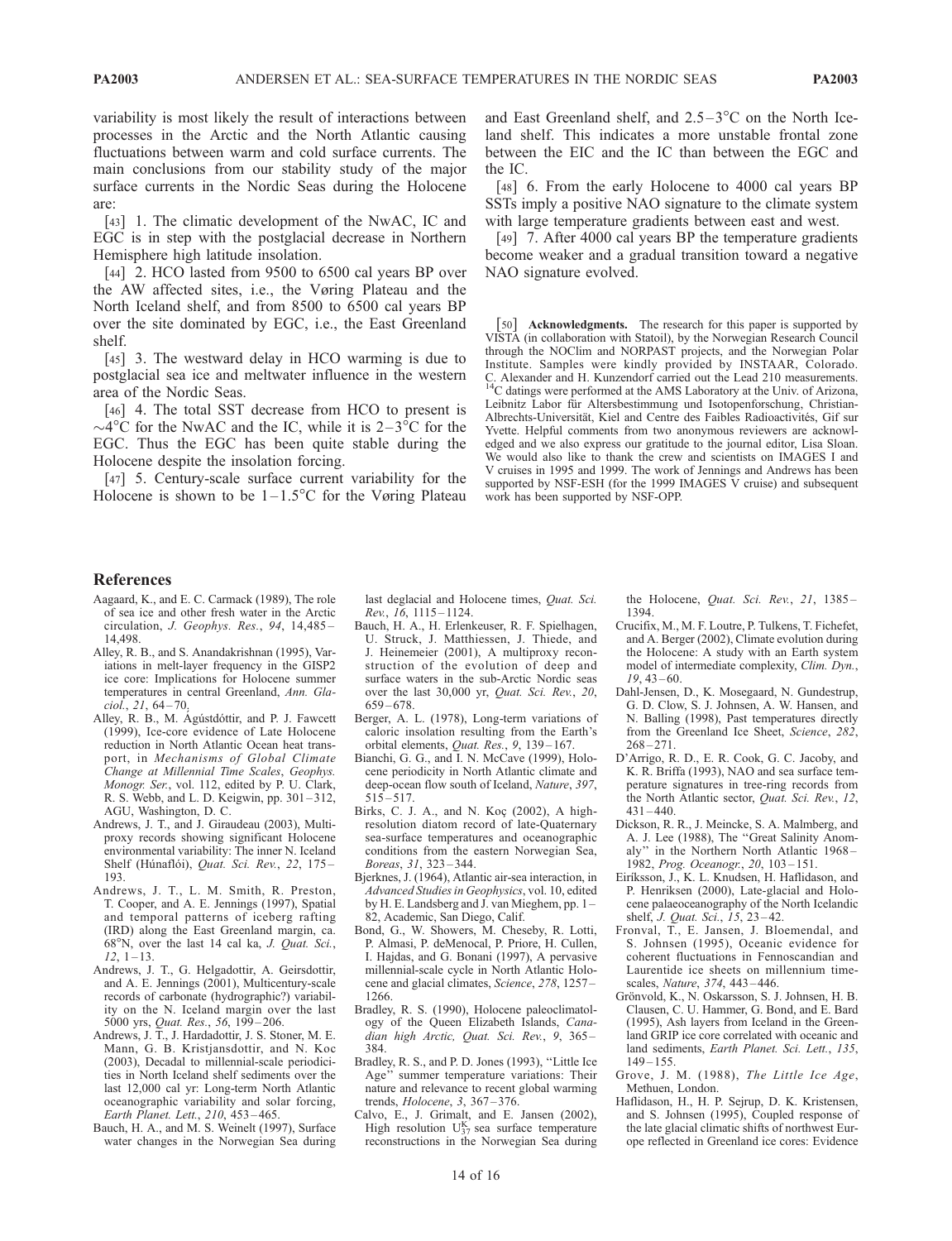from the northern North Sea, Geology, 23, 1059 – 1062.

- Hald, M., and R. Aspeli (1997), Rapid climatic shifts of the northern Norwegian Sea during the last deglaciation and the Holocene, Boreas,  $26, 15 - 28.$
- Hald, M., and S. Hagen (1998), Early Preboreal cooling in the Nordic seas region triggered by meltwater, Geology, 26, 615 – 618.
- Harrison, S. P., I. C. Prentice, and P. J. Bartlein (1992), Influence of insolation and glaciation on atmospheric circulation in the North Atlantic sector: Implications of general circulation model experiments for the Late Quaternary climatology of Europe, Quat. Sci. Rev., 11, 283-299.
- Hjort, C. (1973), A sea correction for east Greenland, Geol. Foeren. Stockholm Foerh., 95,  $132 - 134$
- Hopkins, T. S. (1991), The GIN-Sea—A synthesis of its physical oceanography and literature review 1972–1985, Earth Sci. Rev., 30,  $175 - 318.$
- Hurrell, J. W. (1995), Decadal trends in the North Atlantic Oscillation: Regional temperatures and precipitation, Science, 269, 676-679.
- Hurrell, J. W., and H. van Loon (1997), Decadal variations in climate associated with the North Atlantic Oscillation, Clim. Change, 36, 301 – 326.
- Imbrie, J., and N. G. Kipp (1971), A new micropaleontological method for quantitative micropaleontology: Application to a late Pleistocene Caribbean core, in Late Cenozoic Glacial Ages, edited by K. Turekian, pp. 71-181, Yale Univ. Press, New York.
- Imbrie, J., A. McIntyre, and A. Mix (1989), Oceanic response to orbital forcing in the late Quaternary: Observational and experimental strategies, in Climate and Geo-Sciences, edited by A. L. Berger, S. Schneider, and J. C. Duplessy, pp. 121 – 164, Kluwer Acad., New York.
- Imbrie, J., et al. (1992), On the structure and origin of major glaciation cycles: 1. Linear responses to Milankovitch forcing, Paleoceanography, 7, 701 – 738.
- Jennings, A., J. Syvitski, L. Gerson, K. Grönvold, A. Geirsdóttir, J. Hardardóttir, J. Andrews, and S. Hagen (2000), Chronology and paleoenvironments during the late Weichselian deglaciation of the southwest Iceland shelf, Boreas,  $29, 167 - 183.$
- Jennings, A., K. L. Knudsen, M. Hald, C. V. Hansen, and J. T. Andrews (2002), A mid-Holocene shift in Arctic sea-ice variability on the East Greenland Shelf, Holocene, 12, 49-58.
- Jiang, H., M. S. Seidenkrantz, K. L. Knudsen, and J. Eiríksson (2002), Late-Holocene summer sea-surface temperatures based on a diatom record from the north Icelandic shelf, Holocene, 12, 137-147.
- Johannessen, O. M. (1986), Brief overview of the physical oceanography, in The Nordic Seas, edited by B. G. Hurdle, pp. 103-127, Springer-Verlag, New York.
- Karlén, W. (1988), Scandinavian glacial and climatic fluctuations during the Holocene, Quat. Sci. Rev., 7, 199-209.
- Kerwin, M. W., J. T. Overpeck, R. S. Webb, A. deVernal, D. H. Rind, and R. J. Healy (1999), The role of oceanic forcing in mid-Holocene Northern Hemisphere climatic change, Paleoceanography,  $14$ , 200-210.
- Klitgaard-Kristensen, D., H. P. Sejrup, and H. Haflidason (2001), The last 18 kyr fluc-

tuations in Norwegian Sea surface conditions and implications for the magnitude of climate change: Evidence from the North Sea, Paleoceanography, 16, 455-467.

- Koç, N., and E. Jansen (1992), A high-resolution diatom record of the last deglaciation from the SE Norwegian Sea: Documentation of rapid climatic changes, Paleoceanography, 7, 499 – 520.
- Koç, N., and E. Jansen (1994), Response of the high-latitude Northern Hemisphere to orbital climate forcing: Evidence from the Nordic Seas, Geology, 22, 523-526.
- Koç, N., and H. Schrader (1990), Surface sediment diatom distribution and Holocene paleotemperature variations in the Greenland, Iceland and Norwegian Sea, Paleoceanography, 5, 557 – 580.
- Koc¸, N., E. Jansen, and H. Haflidason (1993), Paleoceanographic reconstructions of surface ocean conditions in the Greenland, Iceland and Norwegian Seas through the last 14 ka based on diatoms, Quat. Sci. Rev., 12, 115-140.
- Koç, N., E. Jansen, M. Hald, and L. Labeyrie (1996), Late glacial-Holocene sea surface temperatures and gradients between the North Atlantic and the Norwegian Sea: Implications for the Nordic heat pump, in Late Quaternary Palaeoceanography of the North Atlantic Margins, Spec. Publ., vol. 111, edited by J. T. Andrews et al., pp. 177-185, Geol. Soc., Boulder, Colo.
- Lehman, S. J., and L. D. Keigwin (1992), Sudden changes in North Atlantic circulation during the last deglaciation, Nature, 356, 757 – 762.
- Malmberg, S. A. (1985), The water masses between Iceland and Greenland, J. Mar. Res. Inst., 9, 127 – 140.
- Mauritzen, C. (1996a), Production of dense overflow waters feeding the North Atlantic across the Greenland-Scotland Ridge. part 1: Evidence for a revised circulation scheme, Deep Sea Res., 43, 769 – 806.
- Mauritzen, C. (1996b), Production of dense overflow waters feeding the North Atlantic across the Greenland-Scotland Ridge. part 2: An inverse model, Deep Sea Res., 43, 807 – 835.
- Mayewski, P. A., L. D. Meeker, M. S. Twickler, S. Whitlow, Q. Yang, B. Lyons, and M. Prentice (1997), Major features and forcing of high-latitude Northern Hemisphere atmospheric circulation using a 110,000-year-long glaciochemical series, J. Geophys. Res., 102, 26,345 – 26,366.
- Moses, T., G. N. Kiladis, H. F. Diaz, and R. G. Barry (1987), Characteristics and frequency of reversals in mean sea level pressure in the North Atlantic sector and their relationship to long-term temperature trends, J. Clim., 7, 13-30.
- Nesje, A., and S. O. Dahl (1993), Late glacial and Holocene glacier fluctuations and climate variations in western Norway: A review, Quat. Sci. Rev., 12, 255-261.
- Nesje, A., and M. Kvamme (1991), Holocene glacier and climate variations in western Norway: Evidence for early Holocene glacier demise and multiple Neoglacial events, Geology,  $19.610 - 612.$
- Nesje, A., S. O. Dahl, C. Andersson, and J. A. Matthews (2000), The lacustrine sedimentary sequence in Sygneskardvatnet, western Norway: A continuous, high-resolution record of the Jostedalsbreen ice cap during the Holocene, *Quat. Sci. Rev.*, 19, 1047-1065.
- Nesje, A., J. A. Matthews, S. O. Dahl, M. S. Berrisford, and C. Andersson (2001), Holocene glacier fluctuations of Flatbreen and winter-precipitation changes in the Jostedalsbreen region, western Norway, based on glaciolacustrine sediment records, Holocene, 11, 267-280
- Overpeck, J., et al. (1997), Arctic environmental change of the last four centuries, Science, 278,  $1251 - 1256$ .
- Porter, S. (1986), Pattern and forcing of Northern Hemisphere glacier variations during the last millennium, Quat. Res., 26, 27-48.
- Rimbu, N., G. Lohmann, J.-H. Kim, H. W. Arz, and R. Schneider (2003), Arctic/North Atlantic Oscillation signature in Holocene sea surface temperature trends as obtained from alkenone data, Geophys. Res. Lett., 30(6), 1280, doi:10.1029/2002GL016570.
- Sarnthein, M., E. Jansen, M. Arnold, J. C. Duplessy, H. Erlenkeuser, A. Flatøy, T. Veum, E. Vogelsang, and M. S. Weinelt (1992),  $\delta^{18}$ O time-slice reconstruction of meltwater anomalies at termination in the North Atlantic between 50 and 80°N, in The Last Deglaciation: Absolute and Radiocarbon Chronologies, NATO ASI Ser., vol. I2, edited by E. Bard and W. S. Broecker, pp. 183 – 200, Springer-Verlag, New York.
- Schrader, H. J., and R. Gersonde (1978), Diatoms and silicoflagellates in the eight metres section of the lower Pliocene of Capo Rossello, Utrecht Micropaleontol. Bull., 17,  $129 - 176.$
- Sigtryggsson, H. (1972), An outline of sea ice conditions in the vicinity of Iceland, Jökull,  $22, 1 - 11.$
- Smith, L. M., C. Alexander, and A. E. Jennings (2002), Accumulation in east Greenland fjords and on the continental shelves adjacent to the Denmark Strait<br>over the last century based on <sup>210</sup>Pb geoover the last century based on chronology, Arctic,  $55$ ,  $109 - 122$ .
- Smith, W. O., M. E. M. Bauman, D. L. Wilson, and L. Aletsee (1987), Phytoplankton biomass and productivity in the marginal ice zone of the Fram Strait during the summer 1984, J. Geophys. Res., 92, 6777 – 6786.
- Stefánsson, U. (1962), North Icelandic waters, J. Mar. Res. Inst., 3, 1-269.
- Stocker, T. F., and A. S. Schmittner (1997), Influence of  $CO<sub>2</sub>$  emission rates on the stability of the thermohaline circulation, Nature, 388, 862 – 864.
- Stuiver, M., and T. F. Braziunas (1993), Modeling atmospheric  $14^{\circ}$ C influences and  $14^{\circ}$ C ages of marine samples to 10,000 BC, Radiocarbon, 35, 137 – 189.
- Stuiver, M., P. J. Reimer, E. Bard, J. W. Beck, G. S. Burr, K. A. Hughen, B. Kromer, F. G. McCormac, J. van der Plicht, and M. Spurk (1998a), INTCAL98 radiocarbon age calibration,  $24,000 - 0$  cal B.P., Radiocarbon, 40,  $1041 - 1083.$
- Stuiver, M., P. J. Reimer, and T. F. Braziunas (1998b), High-precision radiocarbon age calibration for terrestrial and marine samples, Radiocarbon, 40, 1127 – 1151.
- Swift, J. H. (1986), The Arctic waters, in The Nordic Seas, edited by B. G. Hurdle, pp. 129 – 153, Springer-Verlag, New York.
- Taylor, A. H., and J. A. Stephens (1998), The North Atlantic Oscillation and the latitude of the Gulf Stream, Tellus, 50, 134-142.
- van Loon, H., and J. C. Rogers (1978), The seesaw in winter temperatures between